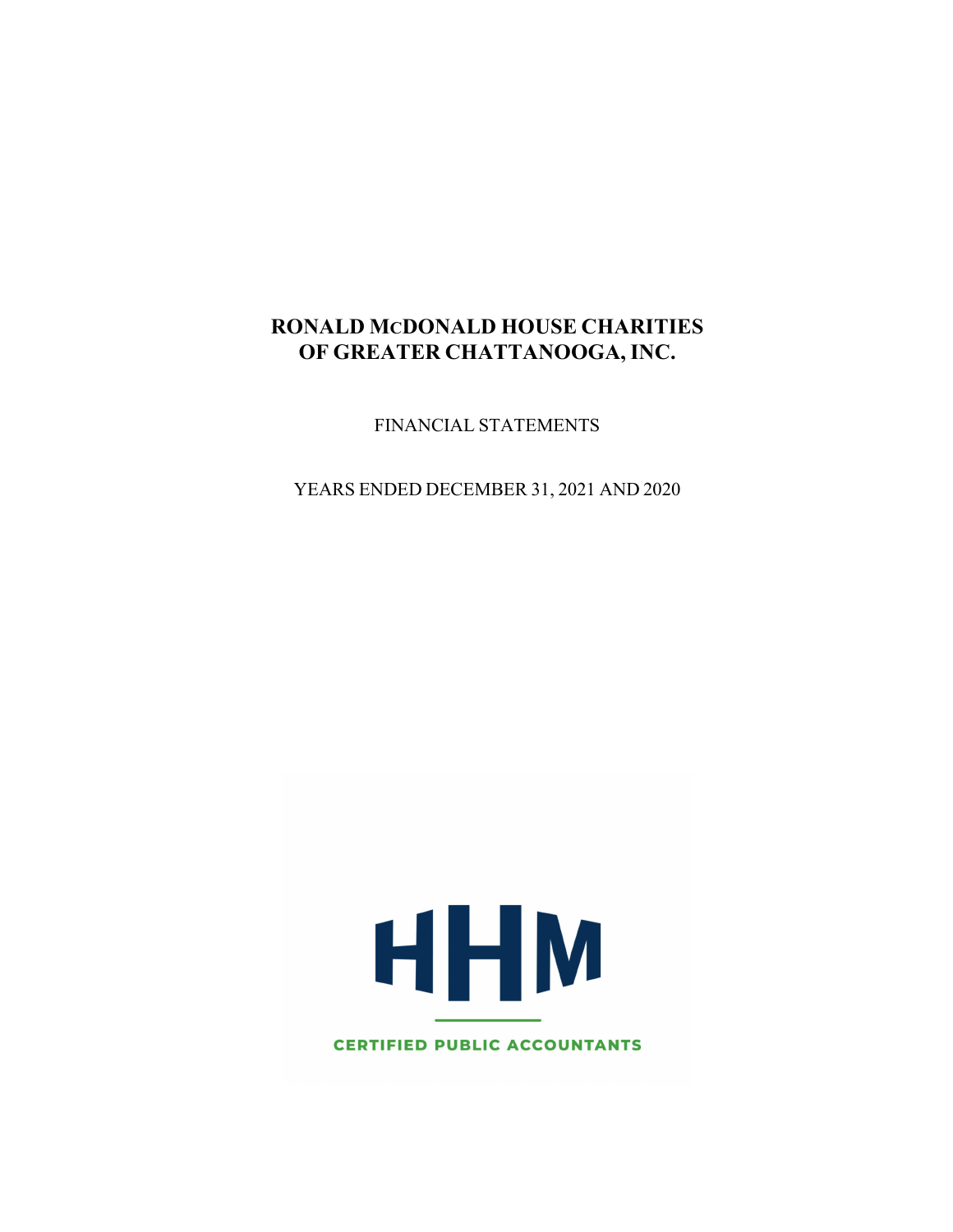## TABLE OF CONTENTS

## DECEMBER 31, 2021 AND 2020

|                                         | <b>PAGE</b> |
|-----------------------------------------|-------------|
| <b>INDEPENDENT AUDITOR'S REPORT</b>     | $1 - 2$     |
| STATEMENTS OF FINANCIAL POSITION        | 3           |
| STATEMENTS OF ACTIVITIES AND NET ASSETS | $4 - 5$     |
| STATEMENTS OF FUNCTIONAL EXPENSES       | $6 - 7$     |
| <b>STATEMENTS OF CASH FLOWS</b>         | 8           |
| NOTES TO FINANCIAL STATEMENTS           | $9 - 23$    |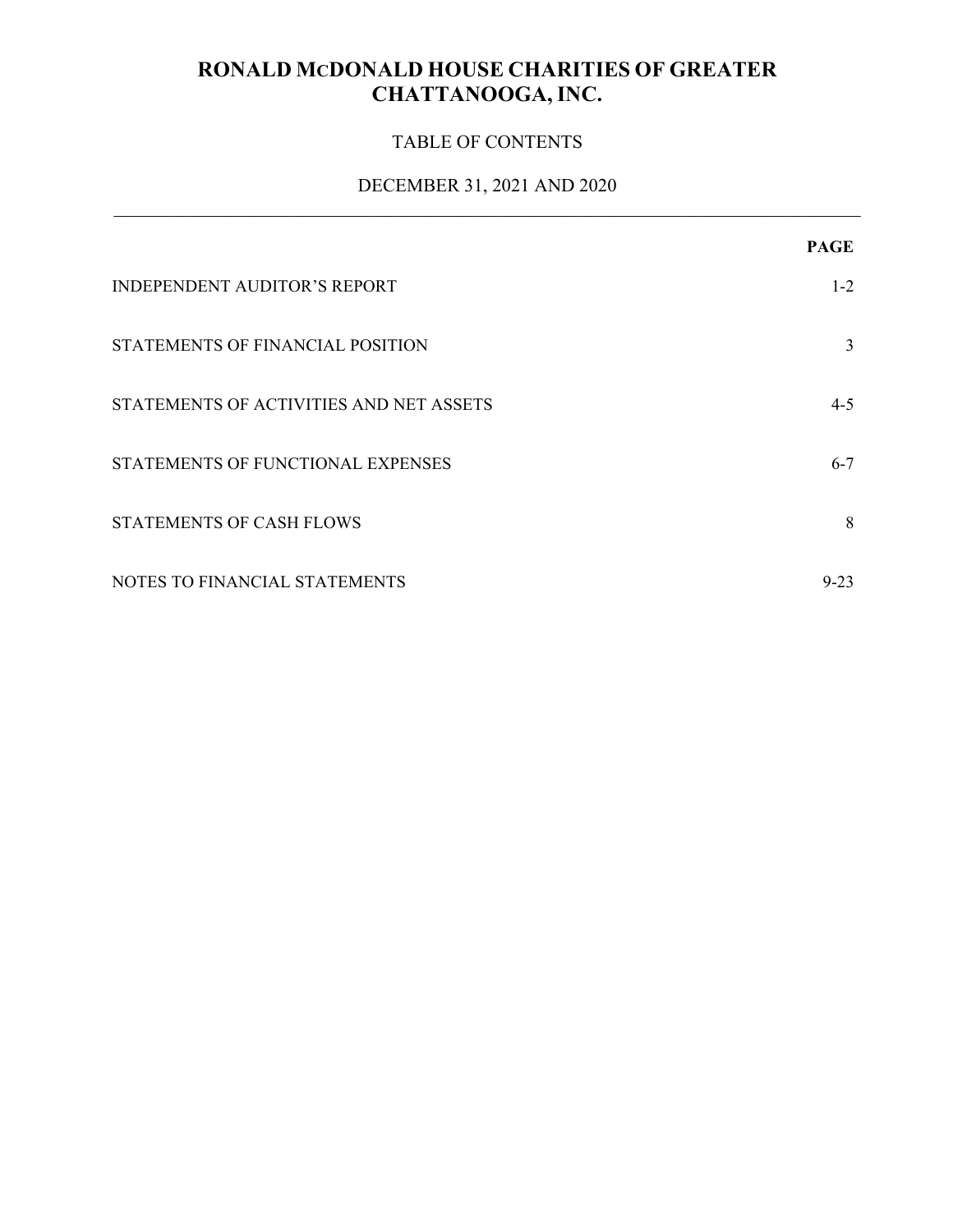

## **INDEPENDENT AUDITOR'S REPORT**

To the Board of Directors Ronald McDonald House Charities of Greater Chattanooga, Inc.

#### **Report on the Financial Statements**

#### *Opinion*

We have audited the financial statements of Ronald McDonald House Charities of Greater Chattanooga, Inc. (a nonprofit organization), which comprise the statements of financial position as of December 31, 2021 and 2020, and the related statements of activities and net assets, functional expenses, and cash flows for the years then ended and the related notes to the financial statements.

In our opinion, the accompanying financial statements present fairly, in all material respects, the financial position of Ronald McDonald House Charities of Greater Chattanooga, Inc. as of December 31, 2021 and 2020, and the changes in its net assets and its cash flows for the years then ended in accordance with accounting principles generally accepted in the United States of America.

#### *Basis for Opinion*

We conducted our audit in accordance with auditing standards generally accepted in the United States of America (GAAS). Our responsibilities under those standards are further described in the Auditor's Responsibilities for the Audit of the Financial Statements section of our report. We are required to be independent of Ronald McDonald House Charities of Greater Chattanooga, Inc. and to meet our other ethical responsibilities, in accordance with the relevant ethical requirements relating to our audits. We believe that the audit evidence we have obtained is sufficient and appropriate to provide a basis for our audit opinion.

#### *Responsibilities of Management for the Financial Statements*

Management is responsible for the preparation and fair presentation of these financial statements in accordance with accounting principles generally accepted in the United States of America; this includes the design, implementation, and maintenance of internal controls relevant to the preparation and fair presentation of financial statements that are free from material misstatement, whether due to fraud or error.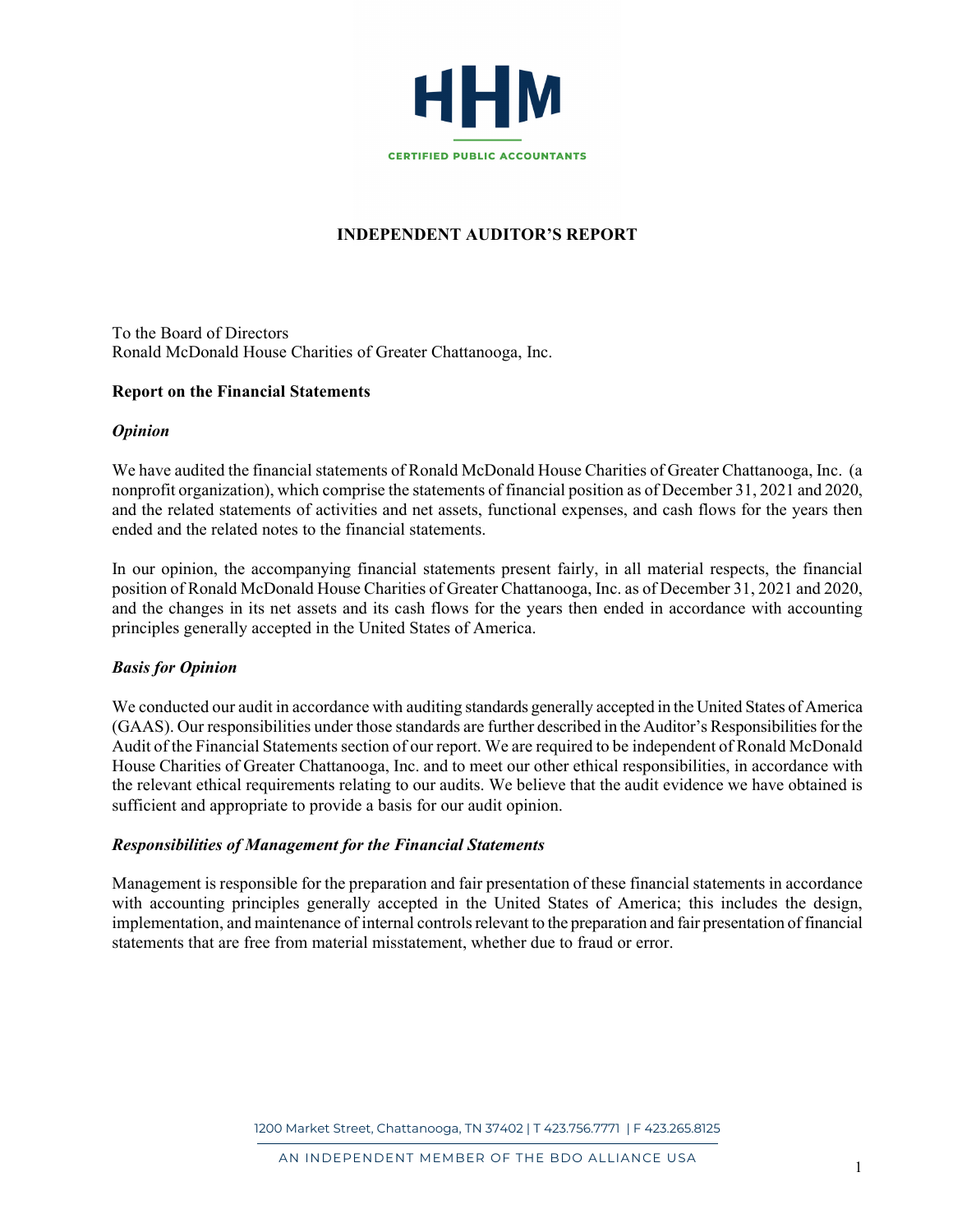#### *Auditor's Responsibilities for the Audit of the Financial Statements*

Our objectives are to obtain reasonable assurance about whether the financial statements as a whole are free from material misstatement, whether due to fraud or error, and to issue an auditor's report that includes our opinion. Reasonable assurance is a high level of assurance but is not absolute assurance and therefore is not a guarantee that an audit conducted in accordance with GAAS will always detect a material misstatement when it exists. The risk of not detecting a material misstatement resulting from fraud is higher than for one resulting from error, as fraud may involve collusion, forgery, intentional omissions, misrepresentations, or the override of internal control. Misstatements are considered material if there is a substantial likelihood that, individually or in the aggregate, they would influence the judgment made by a reasonable user based on the financial statements.

In performing an audit in accordance with GAAS, we:

- Exercise professional judgment and maintain professional skepticism throughout the audit.
- Identify and assess the risks of material misstatement of the financial statements, whether due to fraud or error, and design and perform audit procedures responsive to those risks. Such procedures include examining, on a test basis, evidence regarding the amounts and disclosures in the financial statements.
- Obtain an understanding of internal control relevant to the audit in order to design audit procedures that are appropriate in the circumstances, but not for the purpose of expressing an opinion on the effectiveness of Ronald McDonald House Charities of Greater Chattanooga, Inc.'s internal control. Accordingly, no such opinion is expressed.
- Evaluate the appropriateness of accounting policies used and the reasonableness of significant accounting estimates made by management, as well as evaluate the overall presentation of the financial statements.
- Conclude whether, in our judgment, there are conditions or events, considered in the aggregate, that raise substantial doubt about Ronald McDonald House Charities of Greater Chattanooga, Inc.'s ability to continue as a going concern for a reasonable period of time.

We are required to communicate with those charged with governance regarding, among other matters, the planned scope and timing of the audit, significant audit findings, and certain internal control–related matters that we identified during the audit.

Chattanooga, Tennessee May 27, 2022

Henderson Hutcherson<br>& McCullongh, PLLC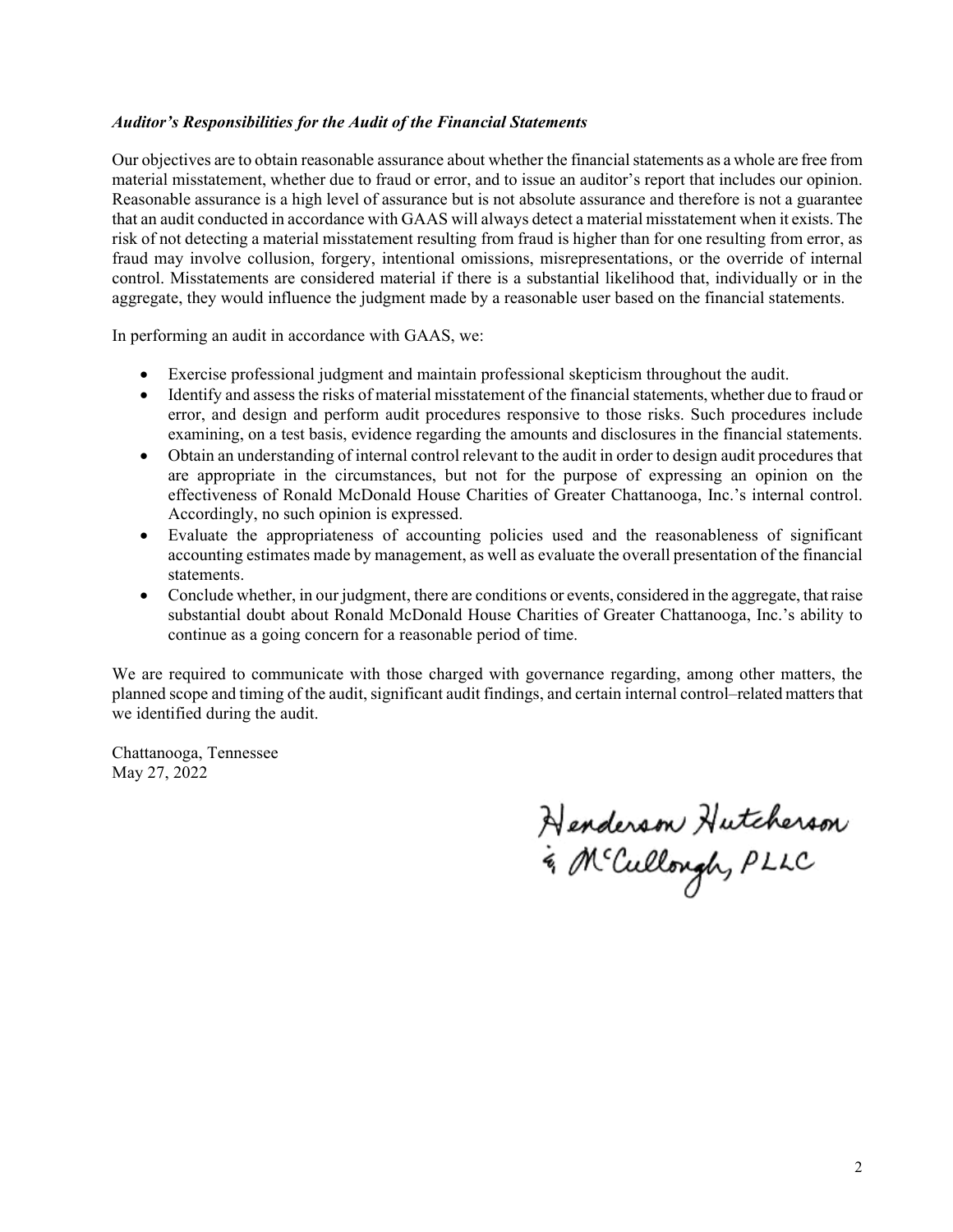## STATEMENTS OF FINANCIAL POSITION

# DECEMBER 31, 2021 AND 2020

| <b>ASSETS</b>                          |                 |                 |
|----------------------------------------|-----------------|-----------------|
| <b>CURRENT ASSETS</b>                  | 2021            | 2020            |
| Cash and cash equivalents              | 1,152,804<br>\$ | \$<br>567,696   |
| Contributions receivable, net          | 124,874         | 169,536         |
| Grant receivable                       | 90,000          |                 |
| Prepaid expenses                       | 25,581          | 12,205          |
| Investments                            | 443,663         | 467,134         |
| Other assets                           | 267,046         | 226,115         |
| Total current assets                   | 2,103,968       | 1,442,686       |
| <b>NONCURRENT ASSETS</b>               |                 |                 |
| Investments                            | 5,310,567       | 4,823,321       |
| Property and equipment, net            | 2,414,007       | 2,565,746       |
| Beneficial use of land                 | 70,050          | 128,479         |
| Total noncurrent assets                | 7,794,624       | 7,517,546       |
| <b>TOTAL ASSETS</b>                    | 9,898,592<br>Y. | 8,960,232<br>\$ |
| <b>LIABILITIES AND NET ASSETS</b>      |                 |                 |
| <b>CURRENT LIABILITIES</b>             |                 |                 |
| Accounts payable and accrued expenses  | \$<br>54,800    | \$<br>45,448    |
| Current maturities of note payable     |                 | 2,038           |
| Other liabilities                      | 47,306          | 103,752         |
| Total current liabilities              | 102,106         | 151,238         |
| <b>NONCURRENT LIABILITIES</b>          |                 |                 |
| Deferred compensation                  | 190,976         | 181,881         |
| Note payable                           |                 | 147,862         |
| Total noncurrent liabilities           | 190,976         | 329,743         |
| Total liabilities                      | 293,082         | 480,981         |
| <b>NET ASSETS</b>                      |                 |                 |
| Without donor restrictions             | 6,486,776       | 6,004,966       |
| With donor restrictions                | 3,118,734       | 2,474,285       |
| Total net assets                       | 9,605,510       | 8,479,251       |
| <b>TOTAL LIABILITES AND NET ASSETS</b> | \$9,898,592     | 8,960,232<br>\$ |

The accompanying notes are an integral part of the financial statements. 3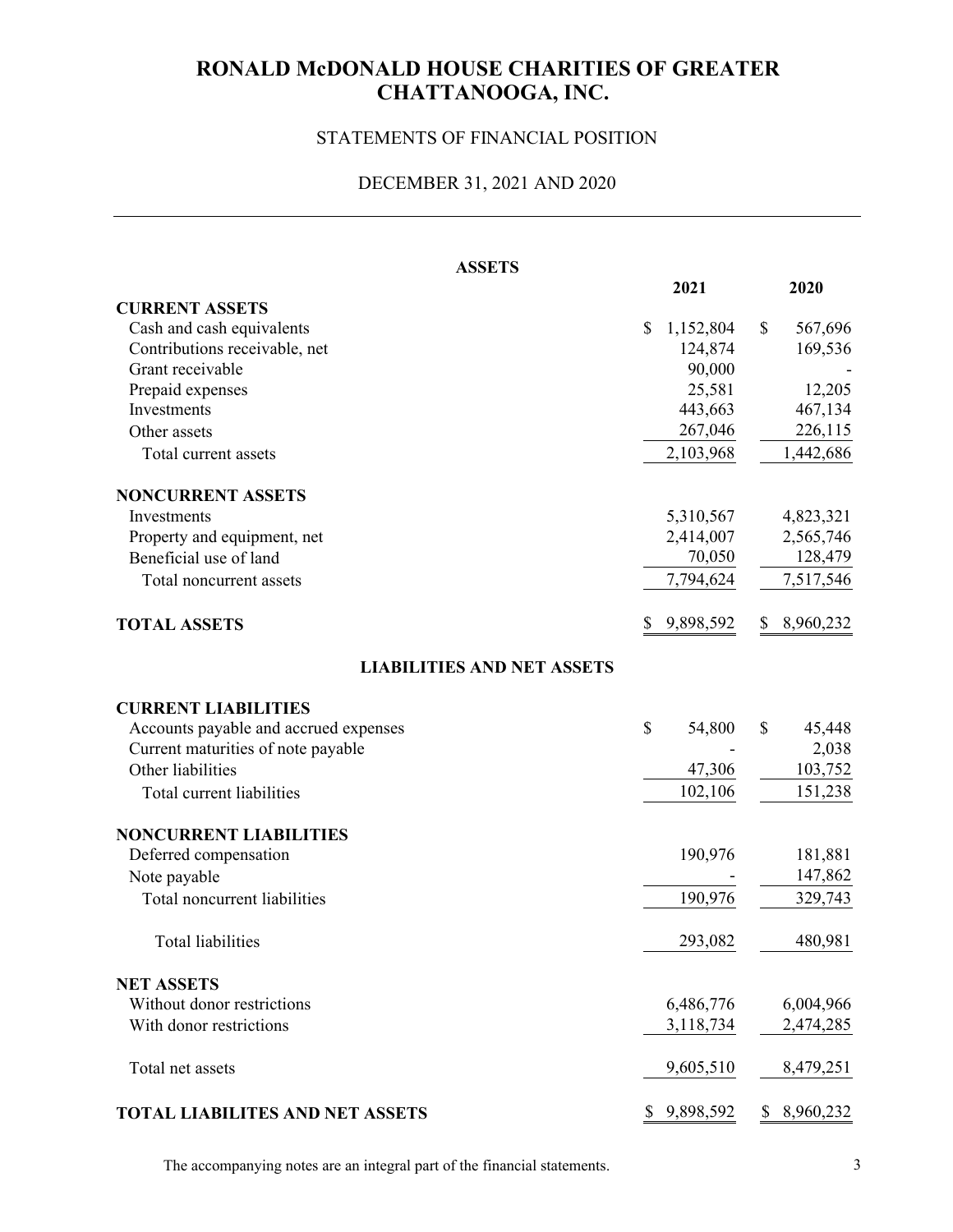# **CHATTANOOGA, INC. RONALD McDONALD HOUSE CHARITIES OF GREATER**

## STATEMENT OF ACTIVITIES AND NET ASSETS

## YEAR ENDED DECEMBER 31, 2021

|                                       |    | <b>Without Donor</b><br><b>Restrictions</b> | <b>With Donor</b><br><b>Restrictions</b> | <b>Total</b>    |
|---------------------------------------|----|---------------------------------------------|------------------------------------------|-----------------|
| <b>REVENUES AND OTHER SUPPORT</b>     |    |                                             |                                          |                 |
| Contributions                         | \$ | 750,551                                     | \$<br>549,958                            | \$<br>1,300,509 |
| Special events revenue                |    | 1,055,308                                   |                                          | 1,055,308       |
| Grant revenue                         |    | 250,982                                     |                                          | 250,982         |
| Other income                          |    | 15                                          |                                          | 15              |
| Net assets released from restrictions |    | 78,779                                      | (78, 779)                                |                 |
| Total revenues and other support      |    | 2,135,635                                   | 471,179                                  | 2,606,814       |
| <b>EXPENSES</b>                       |    |                                             |                                          |                 |
| Program services                      |    | 1,437,006                                   |                                          | 1,437,006       |
| Cost of direct benefits to donors     |    | 108,403                                     |                                          | 108,403         |
| Management and general administration |    | 136,204                                     |                                          | 136,204         |
| Fundraising                           |    | 276,780                                     |                                          | 276,780         |
| Total expenses                        |    | 1,958,393                                   |                                          | 1,958,393       |
| <b>CHANGE IN NET ASSETS FROM</b>      |    |                                             |                                          |                 |
| <b>OPERATIONS</b>                     |    | 177,242                                     | 471,179                                  | 648,421         |
| <b>INVESTMENT INCOME, NET</b>         |    | 304,568                                     | 173,270                                  | 477,838         |
| <b>CHANGE IN NET ASSETS</b>           |    | 481,810                                     | 644,449                                  | 1,126,259       |
| Net assets - beginning of year        |    | 6,004,966                                   | 2,474,285                                | 8,479,251       |
| Net assets - end of year              | \$ | 6,486,776                                   | \$<br>3,118,734                          | \$<br>9,605,510 |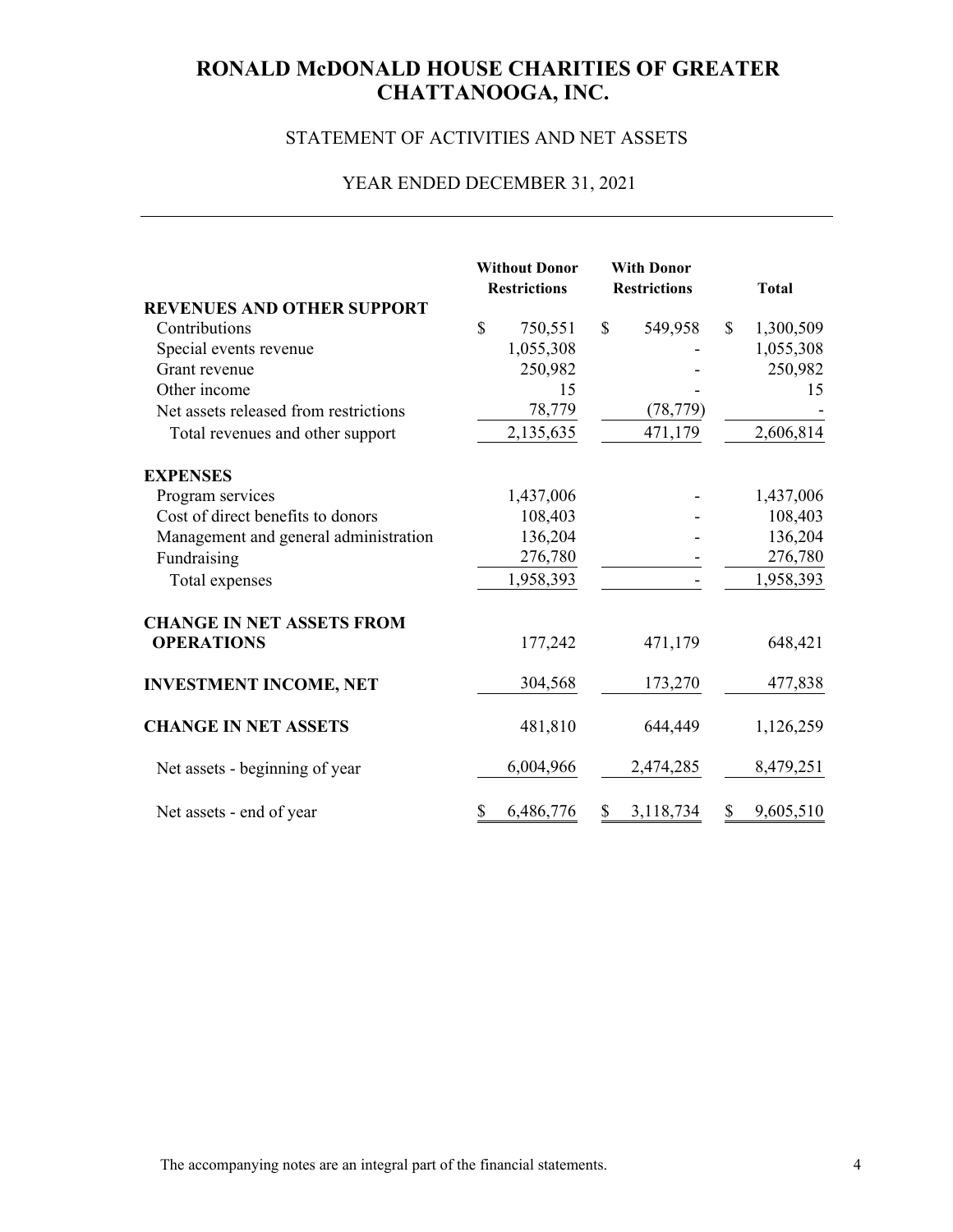## STATEMENT OF ACTIVITIES AND NET ASSETS

## YEAR ENDED DECEMBER 31, 2020

|                                       | <b>Without Donor</b><br><b>Restrictions</b> | <b>With Donor</b><br><b>Restrictions</b> | <b>Total</b>    |
|---------------------------------------|---------------------------------------------|------------------------------------------|-----------------|
| <b>REVENUES AND OTHER SUPPORT</b>     |                                             |                                          |                 |
| Contributions                         | \$<br>862,037                               | \$                                       | \$<br>862,037   |
| Special events revenue                | 920,883                                     |                                          | 920,883         |
| Room donations/fees                   | 8,054                                       |                                          | 8,054           |
| Grant revenue                         | 170,983                                     |                                          | 170,983         |
| Other income                          | 2,870                                       |                                          | 2,870           |
| Net assets released from restrictions | 123,996                                     | (123,996)                                |                 |
| Total revenues and other support      | 2,088,823                                   | (123,996)                                | 1,964,827       |
| <b>EXPENSES</b>                       |                                             |                                          |                 |
| Program services                      | 1,497,932                                   |                                          | 1,497,932       |
| Cost of direct benefits to donors     | 85,939                                      |                                          | 85,939          |
| Management and general administration | 134,838                                     |                                          | 134,838         |
| Fundraising                           | 227,092                                     |                                          | 227,092         |
| Total expenses                        | 1,945,801                                   |                                          | 1,945,801       |
| <b>CHANGE IN NET ASSETS FROM</b>      |                                             |                                          |                 |
| <b>OPERATIONS</b>                     | 143,022                                     | (123,996)                                | 19,026          |
| <b>INVESTMENT INCOME, NET</b>         | 537,710                                     | 311,413                                  | 849,123         |
| <b>CHANGE IN NET ASSETS</b>           | 680,732                                     | 187,417                                  | 868,149         |
| Net assets - beginning of year        | 5,324,234                                   | 2,286,868                                | 7,611,102       |
| Net assets - end of year              | \$<br>6,004,966                             | \$<br>2,474,285                          | \$<br>8,479,251 |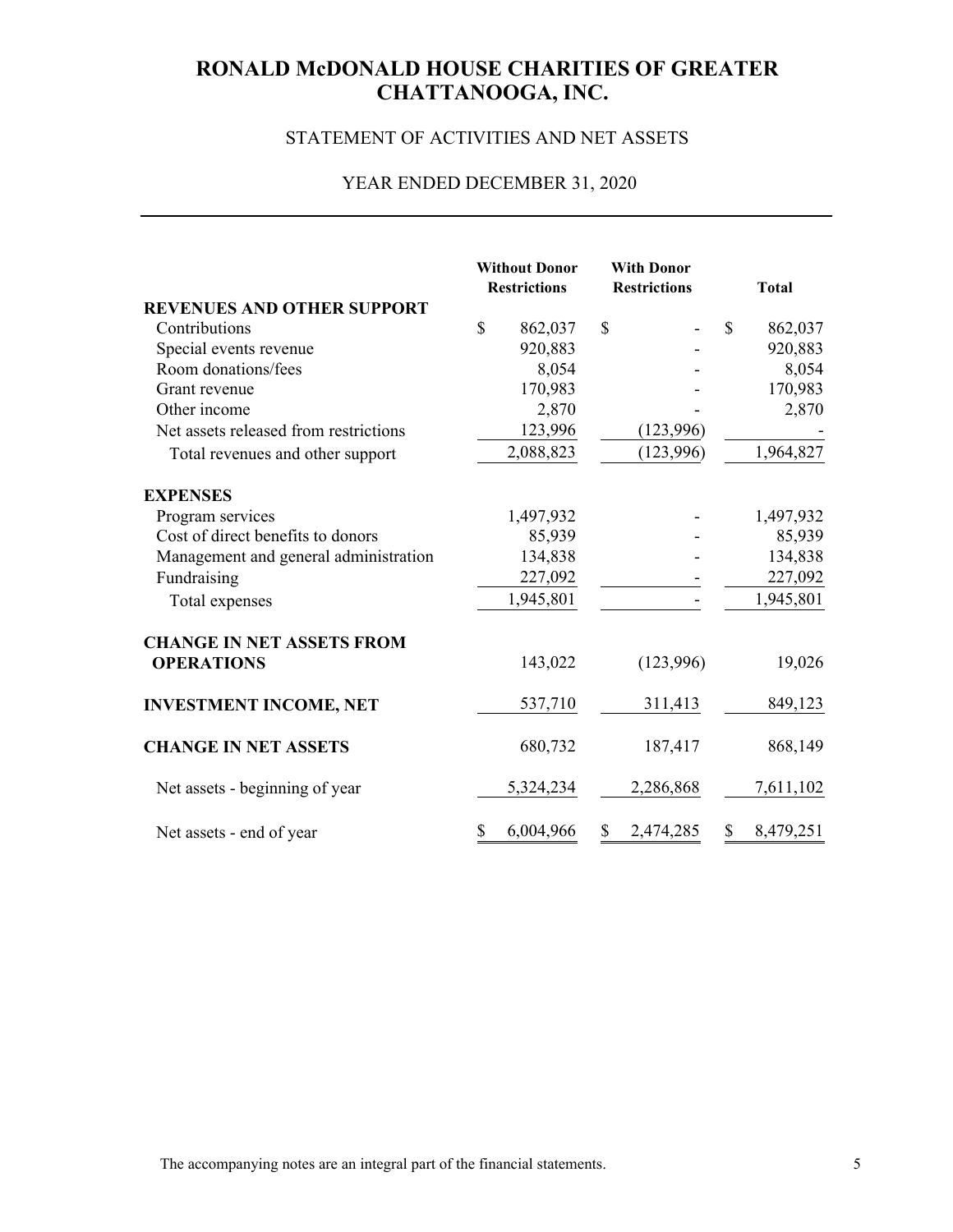### STATEMENT OF FUNCTIONAL EXPENSES

|                                      | <b>Program Services</b>            |                                                 |                                                 |                                     |    |              | <b>Supporting Services</b>                     |    |                              |                          |               |              |
|--------------------------------------|------------------------------------|-------------------------------------------------|-------------------------------------------------|-------------------------------------|----|--------------|------------------------------------------------|----|------------------------------|--------------------------|---------------|--------------|
|                                      | Ronald<br>McDonald<br><b>House</b> | Ronald<br><b>McDonald</b><br><b>Family Room</b> | Ronald<br><b>McDonald</b><br><b>Care Mobile</b> | Other<br>Program<br><b>Services</b> |    | <b>Total</b> | Cost of<br><b>Direct Benefits</b><br>to Donors |    | Management<br>and<br>General | <b>Fundraising</b>       |               | <b>Total</b> |
| Salaries                             | 482,612<br>\$                      | 113,176<br>\$                                   | -\$<br>$\blacksquare$                           | \$<br>48,338                        | \$ | 644,126      | \$<br>$\blacksquare$                           | \$ | 26,626                       | \$<br>79,303             | <sup>\$</sup> | 750,055      |
| Employee benefits                    | 49,631                             | 16,641                                          | $\blacksquare$                                  | 6,793                               |    | 73,065       |                                                |    | 5,837                        | 15,439                   |               | 94,341       |
| Payroll taxes                        | 38,878                             | 8,761                                           |                                                 | 3,645                               |    | 51,284       |                                                |    | 2,008                        | 6,243                    |               | 59,535       |
| Total salaries and related expenses  | 571,121                            | 138,578                                         | $\blacksquare$                                  | 58,776                              |    | 768,475      |                                                |    | 34,471                       | 100,985                  |               | 903,931      |
| Advertising                          | 3,704                              |                                                 |                                                 | 720                                 |    | 4,424        | 8,800                                          |    | 130                          | 5,124                    |               | 18,478       |
| Automobile                           | 521                                |                                                 |                                                 |                                     |    | 521          |                                                |    | $\sim$                       |                          |               | 521          |
| Supplies                             | 11,831                             | 212                                             |                                                 | $\sim$                              |    | 12,043       | 58,337                                         |    | 641                          | $\blacksquare$           |               | 71,021       |
| Depreciation                         | 180,361                            | 6,528                                           |                                                 | $\sim$                              |    | 186,889      |                                                |    |                              |                          |               | 186,889      |
| Direct mail                          |                                    |                                                 |                                                 |                                     |    |              |                                                |    |                              | 116,689                  |               | 116,689      |
| Donor recognition                    |                                    |                                                 |                                                 |                                     |    |              | 8,846                                          |    | $\blacksquare$               | $\sim$                   |               | 8,846        |
| Family support services and supplies | 55,883                             | 267                                             |                                                 |                                     |    | 56,150       |                                                |    | $\overline{\phantom{0}}$     | 31,997                   |               | 88,147       |
| Loss of sale of donated land         |                                    |                                                 | $\sim$                                          | 38,836                              |    | 38,836       |                                                |    |                              | $\overline{\phantom{a}}$ |               | 38,836       |
| Insurance                            | 35,418                             |                                                 |                                                 | $\overline{a}$                      |    | 35,418       | $\blacksquare$                                 |    | 2,439                        | $\overline{\phantom{a}}$ |               | 37,857       |
| Interest                             |                                    |                                                 |                                                 | $\overline{\phantom{a}}$            |    |              |                                                |    | 363                          | $\overline{\phantom{a}}$ |               | 363          |
| Linens and laundry                   | 1,618                              |                                                 |                                                 | $\blacksquare$                      |    | 1,618        |                                                |    |                              |                          |               | 1,618        |
| Maintenance and repairs              | 45,037                             |                                                 |                                                 | $\overline{a}$                      |    | 45,037       |                                                |    |                              |                          |               | 45,037       |
| Meetings, education and training     | 6,146                              |                                                 |                                                 | $\overline{a}$                      |    | 6,146        |                                                |    | 958                          |                          |               | 7,104        |
| Office supplies                      | 4,351                              | 45                                              |                                                 | 11                                  |    | 4,407        |                                                |    | 79                           |                          |               | 4,486        |
| Printing and publishing              | 7,665                              |                                                 |                                                 | $\blacksquare$                      |    | 7,665        | 12,711                                         |    | 1,032                        | 358                      |               | 21,766       |
| Professional fees                    | 15,288                             |                                                 |                                                 | $\blacksquare$                      |    | 15,288       | 19,709                                         |    | 47,305                       | 1,570                    |               | 83,872       |
| Technology                           | 10,608                             |                                                 |                                                 | $\frac{1}{2}$                       |    | 10,608       | $\overline{\phantom{0}}$                       |    | 3,695                        | 19,710                   |               | 34,013       |
| Telephone                            | 34,182                             | 960                                             |                                                 | $\overline{\phantom{0}}$            |    | 35,142       |                                                |    |                              | $\overline{\phantom{a}}$ |               | 35,142       |
| Travel, meals, and entertainment     | 73,144                             |                                                 |                                                 | $\blacksquare$                      |    | 73,144       |                                                |    | 1,005                        | 326                      |               | 74,475       |
| Utilities                            | 69,081                             |                                                 |                                                 |                                     |    | 69,081       |                                                |    |                              | $\overline{\phantom{a}}$ |               | 69,081       |
| Volunteer resources and recognition  | 267                                |                                                 |                                                 |                                     |    | 267          |                                                |    |                              |                          |               | 267          |
| Other                                | 17,466                             |                                                 |                                                 | 48,381                              |    | 65,847       |                                                |    | 44,086                       | 21                       |               | 109,954      |
| Total expenses                       | \$1,143,692                        | 146,590<br>S.                                   | S<br>$\blacksquare$                             | 146,724<br><sup>\$</sup>            |    | \$1,437,006  | 108,403<br>S                                   | S  | 136,204                      | \$<br>276,780            |               | \$1,958,393  |

#### YEAR ENDED DECEMBER 31, 2021

The accompanying notes are an integral part of the financial statements. 6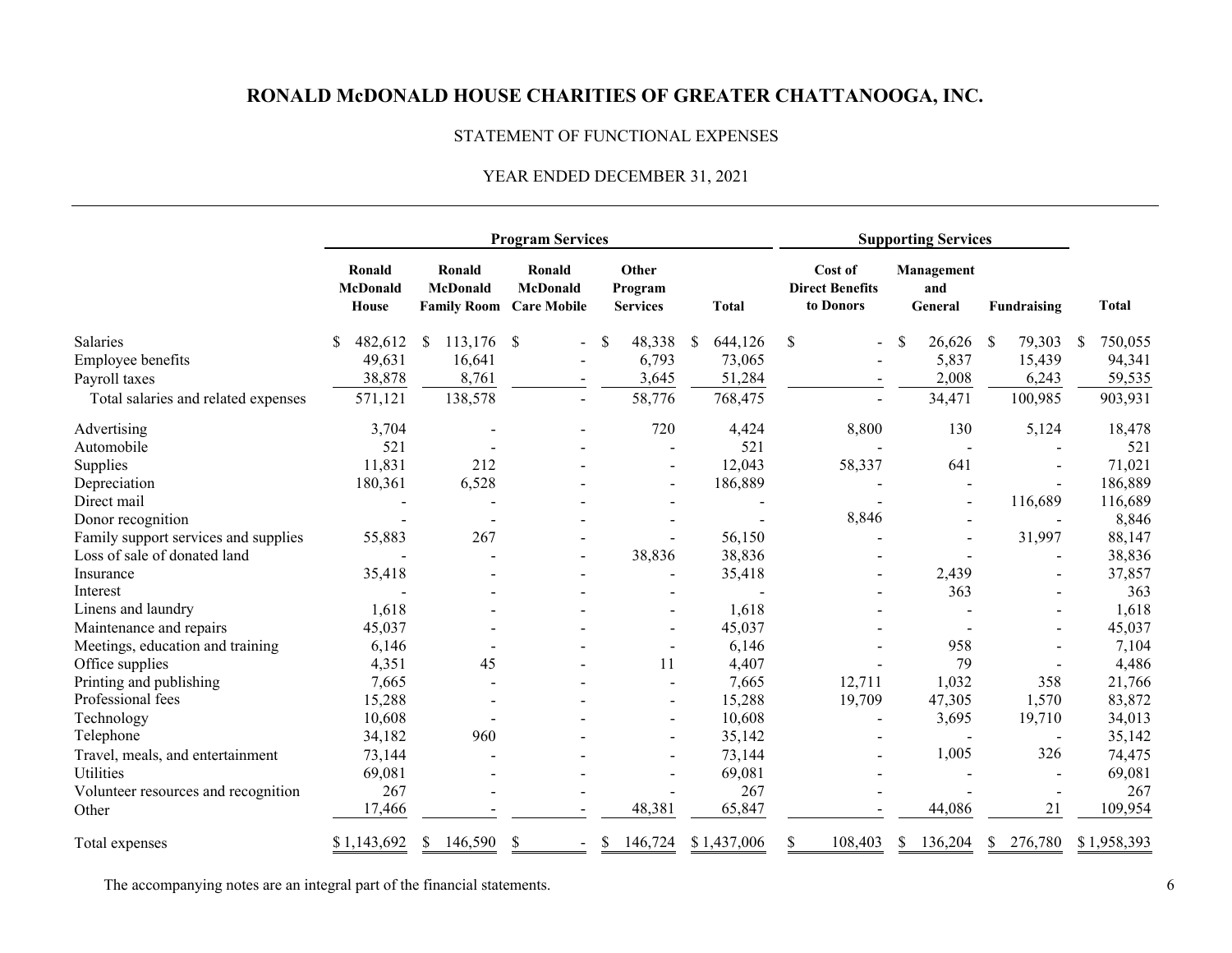### STATEMENT OF FUNCTIONAL EXPENSES

|                                      |                             |                                                 | <b>Program Services</b>                  | <b>Supporting Services</b>          |                          |                                                |                              |              |               |
|--------------------------------------|-----------------------------|-------------------------------------------------|------------------------------------------|-------------------------------------|--------------------------|------------------------------------------------|------------------------------|--------------|---------------|
|                                      | Ronald<br>McDonald<br>House | Ronald<br><b>McDonald</b><br><b>Family Room</b> | Ronald<br>McDonald<br><b>Care Mobile</b> | Other<br>Program<br><b>Services</b> | <b>Total</b>             | Cost of<br><b>Direct Benefits</b><br>to Donors | Management<br>and<br>General | Fundraising  | <b>Total</b>  |
| <b>Salaries</b>                      | 587,960<br>S                | 98,832 \$<br><sup>\$</sup>                      | $\blacksquare$                           | 41,272<br>\$                        | 728,064<br><sup>\$</sup> | \$                                             | 21,390<br>S                  | \$<br>81,113 | 830,567<br>-S |
| Employee benefits                    | 56,186                      | 16,540                                          |                                          | 6,875                               | 79,601                   |                                                | 9,473                        | 17,338       | 106,412       |
| Payroll taxes                        | 42,488                      | 6,721                                           |                                          | 2,843                               | 52,052                   |                                                | 1,500                        | 5,232        | 58,784        |
| Total salaries and related expenses  | 686,634                     | 122,093                                         | $\blacksquare$                           | 50,990                              | 859,717                  |                                                | 32,363                       | 103,683      | 995,763       |
| Advertising                          | 2,649                       |                                                 |                                          | 679                                 | 3,328                    | 4,350                                          |                              | 5,091        | 12,769        |
| Automobile                           | 371                         |                                                 |                                          |                                     | 371                      |                                                |                              |              | 371           |
| Supplies                             | 6,739                       | 343                                             | 530                                      | 588                                 | 8,200                    | 41,785                                         |                              |              | 49,985        |
| Depreciation                         | 219,436                     | 7,125                                           |                                          |                                     | 226,561                  |                                                |                              |              | 226,561       |
| Direct mail                          |                             |                                                 |                                          |                                     |                          |                                                |                              | 112,133      | 112,133       |
| Donor recognition                    |                             |                                                 |                                          |                                     |                          | 21,584                                         |                              |              | 21,584        |
| Family support services and supplies | 55,342                      | 1,340                                           |                                          |                                     | 56,682                   |                                                |                              | 3,462        | 60,144        |
| Insurance                            | 23,843                      |                                                 |                                          |                                     | 23,843                   |                                                | 15,026                       |              | 38,869        |
| Maintenance and repairs              | 53,541                      | 2,037                                           |                                          |                                     | 55,578                   |                                                |                              |              | 55,578        |
| Meetings, education and training     | 1,953                       |                                                 |                                          | $\overline{\phantom{a}}$            | 1,953                    |                                                | 126                          |              | 2,079         |
| Office supplies                      | 3,326                       |                                                 |                                          |                                     | 3,326                    |                                                | 131                          |              | 3,457         |
| Printing and publishing              | 7,178                       |                                                 |                                          | 173                                 | 7,351                    | 11,260                                         | 62                           | 1,637        | 20,310        |
| Professional fees                    |                             | $\overline{\phantom{a}}$                        | 38,202                                   |                                     | 38,202                   | 6,960                                          | 46,234                       | 250          | 91,646        |
| Technology                           | 6,762                       |                                                 |                                          |                                     | 6,762                    |                                                | 7,295                        | 556          | 14,613        |
| Telephone                            | 35,252                      | 960                                             |                                          | $\overline{\phantom{a}}$            | 36,212                   |                                                |                              |              | 36,212        |
| Travel, meals, and entertainment     | 50,180                      | 148                                             |                                          |                                     | 50,328                   |                                                | 759                          | 20           | 51,107        |
| Utilities                            | 66,103                      |                                                 |                                          |                                     | 66,103                   |                                                |                              |              | 66,103        |
| Volunteer resources and recognition  | 1,968                       | 1,206                                           |                                          |                                     | 3,174                    |                                                |                              |              | 3,174         |
| Other                                | 10,873                      |                                                 |                                          | 39,368                              | 50,241                   |                                                | 32,842                       | 260          | 83,343        |
| Total expenses                       | \$1,232,150                 | 135,252<br>S                                    | 38,732<br><b>S</b>                       | 91,798<br>\$                        | \$1,497,932              | 85,939<br>S                                    | 134,838<br>S.                | \$227,092    | \$1,945,801   |

## YEAR ENDED DECEMBER 31, 2020

The accompanying notes are an integral part of the financial statements. 7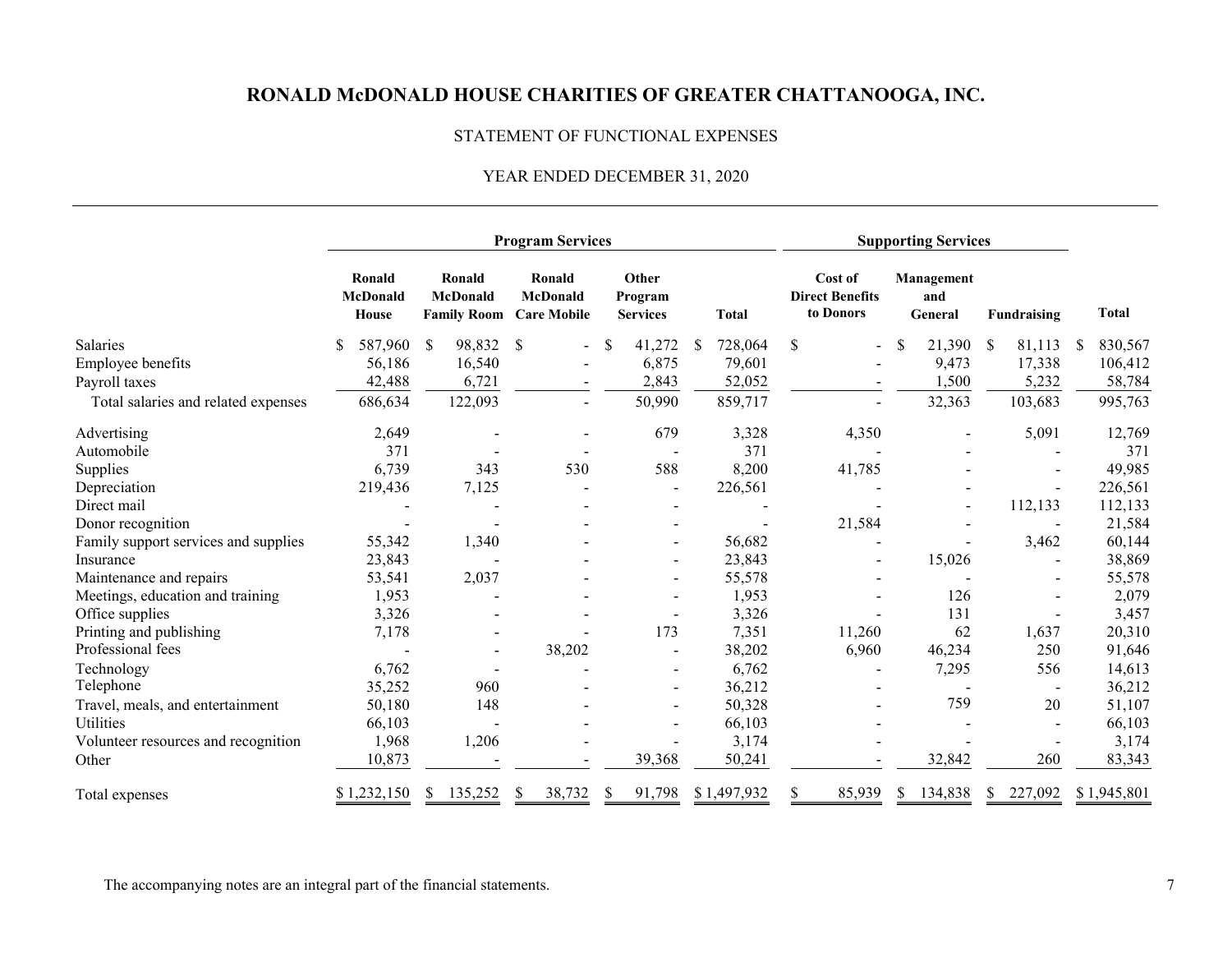## STATEMENTS OF CASH FLOWS

## YEARS ENDED DECEMBER 31, 2021 AND 2020

|                                                                            | 2021            |    | 2020       |
|----------------------------------------------------------------------------|-----------------|----|------------|
| <b>CASH FLOWS FROM OPERATING ACTIVITIES</b>                                |                 |    |            |
| Change in net assets                                                       | \$<br>1,126,259 | \$ | 868,149    |
| Adjustments to reconcile change in net assets to net                       |                 |    |            |
| cash from operating activities:                                            |                 |    |            |
| Depreciation                                                               | 174,709         |    | 214,381    |
| Loss on disposal of property and equipment                                 | 38,836          |    |            |
| Net realized and unrealized gains on investments                           | (477, 838)      |    | (654, 454) |
| Amortization of beneficial use of land                                     | 12,180          |    | 12,180     |
| (Increase) decrease in operating assets:                                   |                 |    |            |
| Contributions receivable                                                   | 44,662          |    | (130, 152) |
| Grant receivable                                                           | (90,000)        |    |            |
| Prepaid expenses                                                           | (13,376)        |    | 6,453      |
| Other assets                                                               | (23, 931)       |    | (13, 642)  |
| Increase (decrease) in operating liabilities:                              |                 |    |            |
| Accounts payable and accrued expenses                                      | 9,352           |    | (1,902)    |
| Other liabilities                                                          | (56, 446)       |    | 53,751     |
| Deferred compensation                                                      | 9,095           |    | 8,661      |
| Net cash from operating activities                                         | 753,502         |    | 363,425    |
| <b>CASH FLOWS FROM INVESTING ACTIVITIES</b>                                |                 |    |            |
| Purchases of investments                                                   | (8,937)         |    | (491, 167) |
| Proceeds from sale of investments                                          | 23,000          |    | 383,999    |
| Purchases of property and equipment                                        | (22,970)        |    | (38, 784)  |
| Proceeds from sale of property and equipment                               | 7,413           |    |            |
| Proceeds from notes payable                                                |                 |    | 149,900    |
| Principal payments on long-term debt                                       | (149,900)       |    |            |
| Payments of life insurance premiums                                        | (17,000)        |    | (17,000)   |
| Net cash from investing activities                                         | (168, 394)      |    | (13, 052)  |
| NET CHANGE IN CASH AND CASH EQUIVALENTS                                    | 585,108         |    | 350,373    |
| Cash and cash equivalents - beginning of year                              | 567,696         |    | 217,323    |
| Cash and cash equivalents - end of year                                    | 1,152,804       | S. | 567,696    |
| SUPPLEMENTAL DISCLOSURE OF CASH FLOW INFORMATION<br>Cash Paid for Interest | \$<br>363       | \$ |            |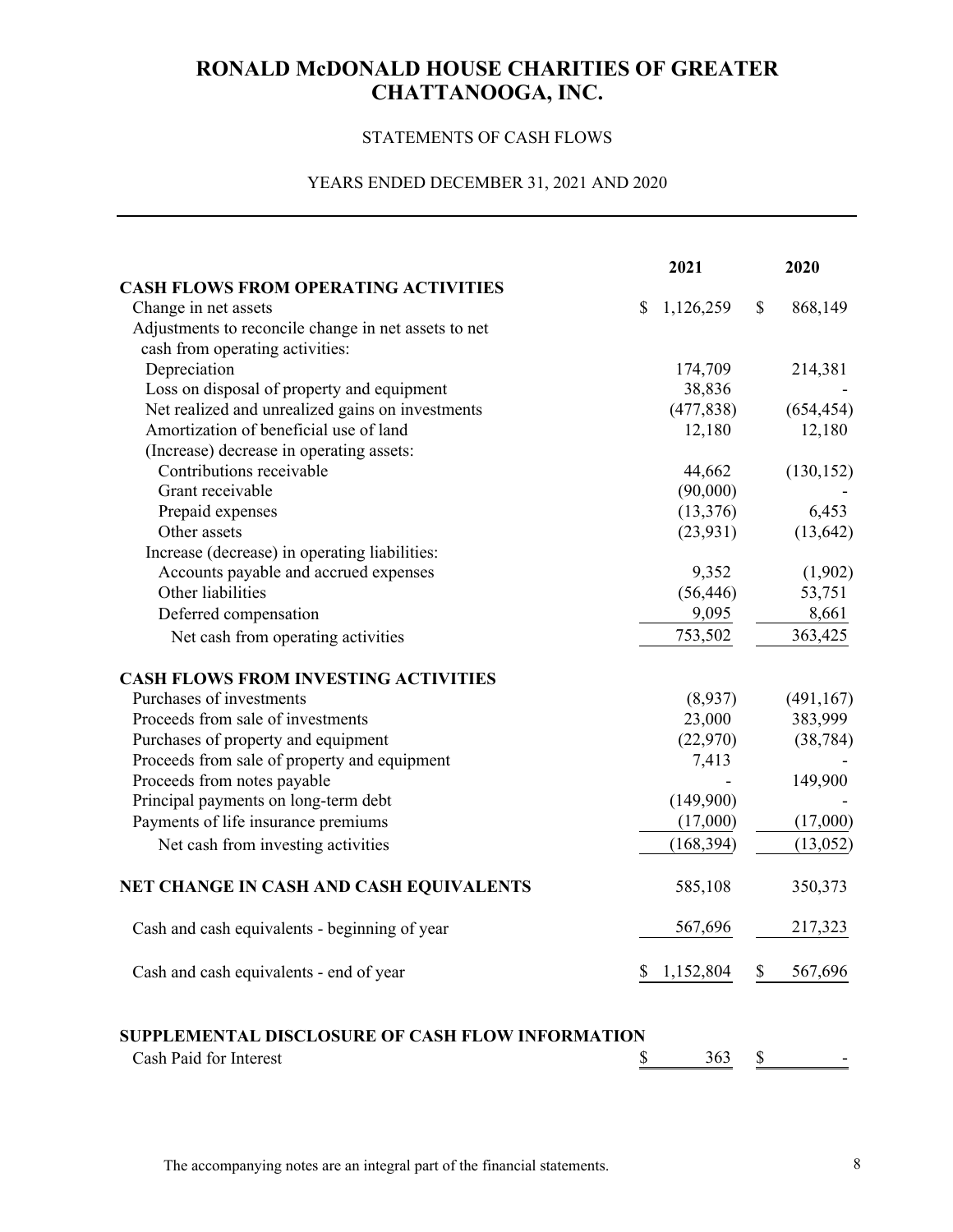## NOTES TO FINANCIAL STATEMENTS

### DECEMBER 31, 2021 AND 2020

#### **NOTE 1 – NATURE OF OPERATIONS**

#### **Organization**

Ronald McDonald House Charities of Greater Chattanooga, Inc. (the Organization) is a Tennessee nonprofit charitable corporation formed in 1990. The mission of Ronald McDonald House Charities (RMHC) is to create, find, and support programs that directly improve the health and well-being of children and their families. Collectively, RMHC and the network of local Chapters ascribe to five core values: we are focused on the critical needs of children, we lead with compassion, we celebrate the diversity of our people and our programs, we value our heritage and we operate with accountability and transparency.

We fulfill our mission through operation of sustainable programs that enable family-centered care, bridge access to quality health care, are a vital part of the health care continuum and strengthen families during difficult times. The following programs, operated by the Organization, represent the core functions of RMHC:

#### **Ronald McDonald House**

When children must travel long distances to access top medical care, accommodations and support for families can be expensive or not readily available. The Organization helps families stay close to their ill or injured child through the Ronald McDonald House programslocated in Chattanooga, Tennessee, which provide temporary lodging, meals and other support to children and their families. The program provides families with emotional and physical comfort and increases the caregivers' ability to spend more time with their child, to interact with their clinical care team and to participate in critical medical care decisions.

#### **Ronald McDonald Family Room**

When a child is critically ill, parents may be reluctant to leave the hospital. In order to provide comfort and support to their child, it is important that parents have an opportunity to rest, have a meal or have a moment of quiet. Located inside medical care facilities, the Ronald McDonald Family Room program in the Children's Hospital at Erlanger serve as a place of respite, relaxation and privacy for family members, often just steps away from where their child is being treated. The Ronald McDonald Family Room program provides parents with an opportunity to remain close to their hospitalized child and to be an active member of their child's health care team.

#### **Ronald McDonald Care Mobile**

The Ronald McDonald Care Mobile (RMCM) program provides access to pediatric medical, dental and/or health education services for children living in underserved communities. The RMCM program is breaking down the barriers to health care, expanding critical health care access and extending the Charity's reach to countless underserved children. The RMCM program serves children that are at great risk to develop acute conditions, dental problems, chronic diseases, and even serious lifelong illnesses. Through partnerships with local healthcare organizations and government ministries, the Organization is bringing clinical services and health education directly to those in need, so children can receive high quality, convenient care right in their own neighborhood – from urban communities to remote, hard-to-reach areas. The Organization dissolved its partnership with Children's Hospital at Erlanger and discontinued the RMCM program in September 2020, and the RMCM was returned to Ronald McDonald House Charities, Inc. to be repurposed.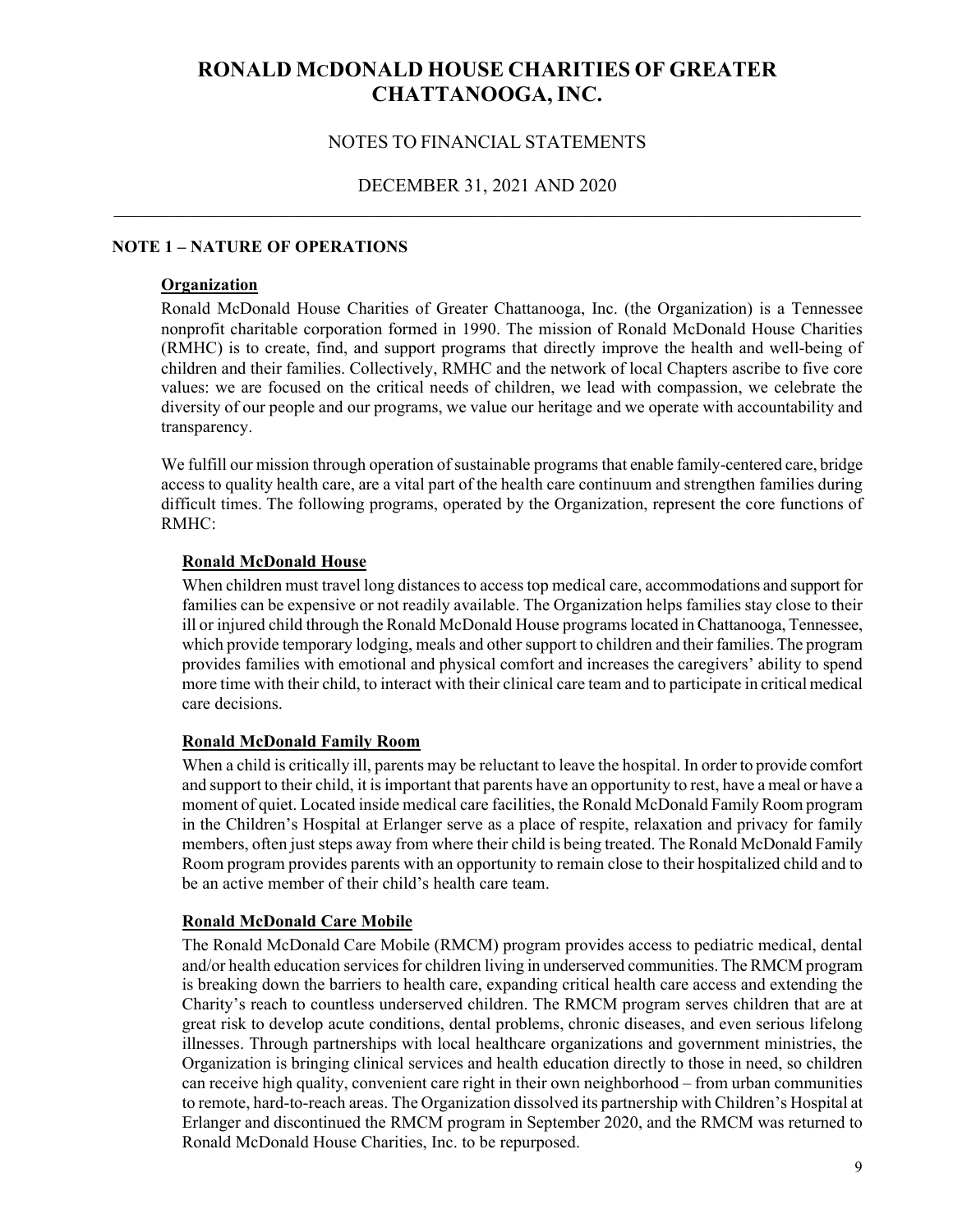## NOTES TO FINANCIAL STATEMENTS

## DECEMBER 31, 2021 AND 2020

## **NOTE 2 – SUMMARY OF SIGNIFICANT ACCOUNTING POLICIES**

### **Basis of Presentation**

The financial statements of the Organization have been prepared on the accrual basis of accounting in accordance with accounting principles generally accepted in the United States of America (U.S. GAAP) and are presented on the basis of net assets without donor restrictions and net assets with donor restrictions. Net assets with donor restrictions are created only by donor-imposed restrictions on their use. When a restriction expires, that is, when a stipulated time restriction ends or purpose restriction is accomplished, net assets with donor restrictions are reclassified to net assets without donor restrictions. All other net assets, including board-designated or appropriated amounts, are net assets without donor restrictions and are reported as part of the net assets without donor restriction class.

### **Measure of Operations**

The Organization's change in net assets from operations on the statements of activities includes all operating revenues and expenses that are an integral part of its program and supporting activities, net assets released from donor restrictions to support operating expenditures and other non-operating funds to support current operating activities. The measure of operations excludes investment return on investments.

#### **Estimates**

The preparation of financial statements in conformity with U.S. GAAP requires management of the Organization to make estimates and assumptions that affect the amounts reported in the financial statements and accompanying notes. Actual results could differ from those estimates.

#### **Cash Equivalents**

Cash equivalents include money market funds and all highly liquid investments with a maturity date of less than three months from the date of purchase. The Organization's cash balances that are maintained in bank accounts may exceed Federal Deposit Insurance Corporation limits from time to time. The Organization has not experienced any losses in such accounts and management believes that it is not exposed to any significant credit risk on cash.

#### **Contributions Receivable**

Contributions receivable are unconditional promises to give. Unconditional promises to give that are expected to be collected within one year are recorded at net realizable value. Contributions receivables are written off when deemed uncollectible.

#### **Investments**

The Organization carries investments in marketable securities with readily determinable fair values and all investments in debt securities at their fair values in the statements of financial position. Realized and unrealized gains and losses and income are included in the statements of activities.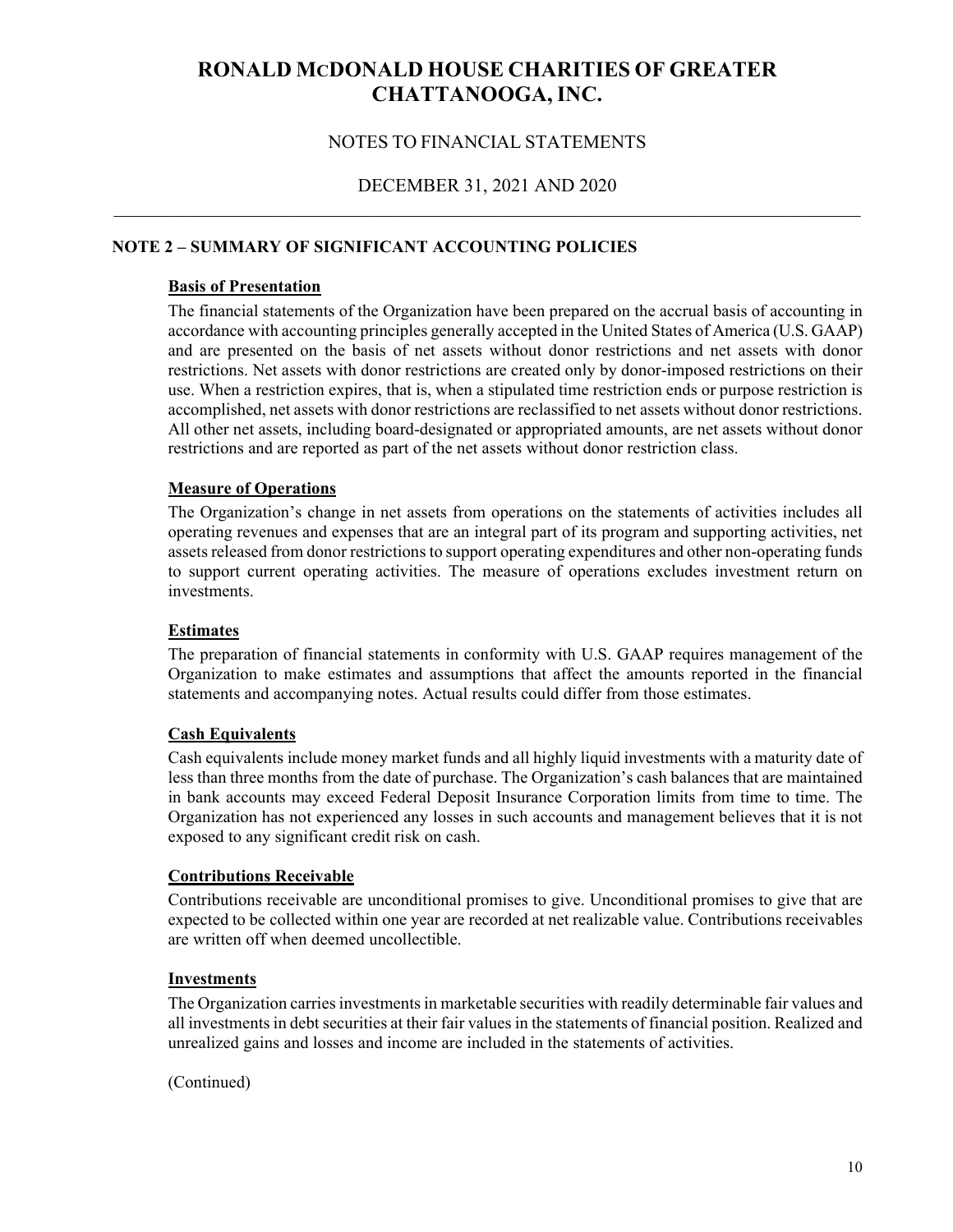## NOTES TO FINANCIAL STATEMENTS

## DECEMBER 31, 2021 AND 2020

### **NOTE 2 – SUMMARY OF SIGNIFICANT ACCOUNTING POLICIES** (Continued)

#### **Investments** (Continued)

The Organization maintains master investment accounts for its donor-restricted and board-designated endowments. Realized and unrealized gains and losses from securities in the master investment accounts are allocated to the individual endowments based on the relationship of the fair value of each endowment to the total fair value of the master investment accounts, as adjusted for additions to or deductions from those accounts.

#### **Property and Equipment**

Property and equipment are stated at cost, if purchased, or estimated fair value, if donated, at the date of donation. Additions of \$2,500 or more are capitalized, while maintenance and repairs that do not improve or extend the useful lives of the respective assets are expensed as incurred. Depreciation is calculated using the straight-line method over the estimated useful lives of the assets as follows:

| Buildings and improvements     | $30 - 40$ Years |
|--------------------------------|-----------------|
| Office furniture and equipment | 5 - 7 Years     |
| <b>Vehicles</b>                | 5 Years         |
| Software                       | 5 Years         |

#### **Impairment of Long-Lived Assets**

The Organization evaluates its long-lived assets for any events or changes in circumstances which indicate that the carrying amount of such assets may not be fully recoverable. The Organization evaluates the recoverability of long-lived assets by measuring the carrying amount of such assets against the estimated undiscounted future cash flows associated with them. At the time such evaluation indicates that the future undiscounted cash flows of certain long-lived assets are not sufficient to recover the carrying value of such assets, the assets are adjusted to their fair values.

#### **Donated Assets, Property and Equipment, and Services**

Donated marketable securities, property and equipment, and other noncash donations are recorded as contributions at their fair values at the date of donation. Such donations are reported as increases in net assets without donor restrictions unless the donor has restricted the donated asset for a specific purpose. Assets donated with explicit restrictions regarding their use are reported as restricted contributions. Absent donor stipulations regarding how long those donated assets must be maintained, the Organization reports expirations of donor restrictions when the donated or acquired assets are placed in service as instructed by the donor. The Organization reclassifies net assets with donor restrictions to net assets without donor restrictions at that time.

Donated services are recognized as contributions if the services: (a) create or enhance nonfinancial assets or (b) require specialized skills, are performed by people with those skills, and would otherwise be purchased by the Organization. The Organization also receives donated services from other contributors and volunteers that are not measurable, and therefore, are excluded from the financial statements.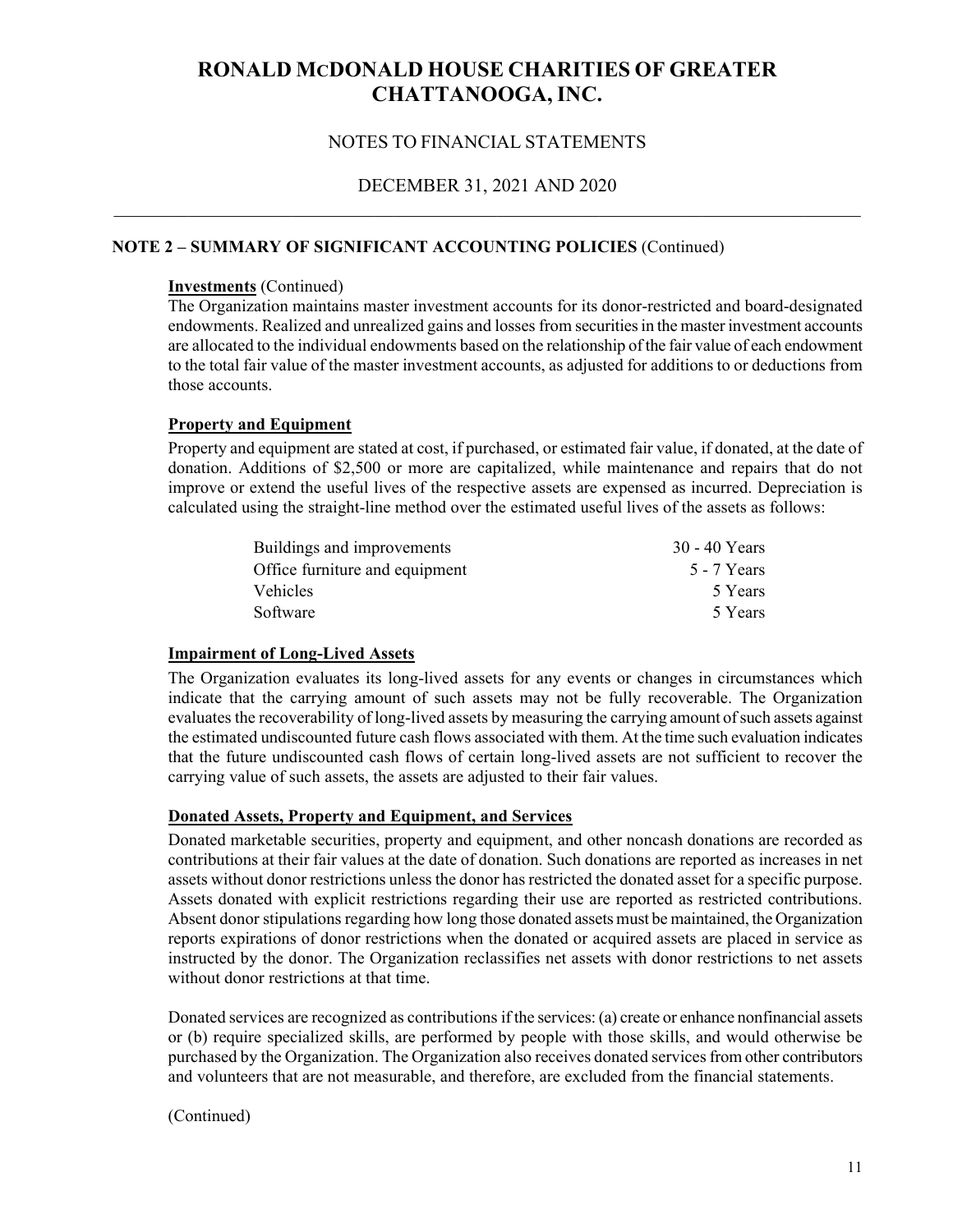## NOTES TO FINANCIAL STATEMENTS

## DECEMBER 31, 2021 AND 2020

### **NOTE 2 – SUMMARY OF SIGNIFICANT ACCOUNTING POLICIES** (Continued)

#### **Scholarships**

The Organization awards scholarships to students through itsscholarship committee based on eligibility guidelines which include financial need, academic achievement, community involvement, county of residency, and application to an accredited two or four-year college. The Ronald McDonald Scholarship Program is administered and promoted to area high schools by the Community Foundation of Greater Chattanooga, Inc. An endowment was established from monies raised through local McDonald's restaurants to fund this program in addition to designated donations.

### **Net Assets**

The Organization's net assets and changes therein are classified and reported as follows:

#### **Without Donor Restrictions**

Net assets that are not subject to donor-imposed restrictions and may be expended for any purpose in performing the primary objectives of the Organization. The governing board has designated, from net assets without donor restrictions, net assets for board designated endowment.

#### **With Donor Restrictions**

Net assets subject to donor-imposed restrictions. Some donor-imposed restrictions are temporary in nature, such as those that will be met by the passage of time or other events specified by the donor. Other donor-imposed restrictions are perpetual in nature, where the donor stipulates those resources be maintained in perpetuity.

#### **Revenue Recognition**

#### *Contributions and Grants*

Unconditional promises to give are recognized as revenue in the period the promise was made. Contributions, grants, and bequests are recognized as net assets with donor restrictions if they are received with donor stipulations that limit the use of the donated assets. Donor-imposed restrictions are released when a restriction expires, that is, when the stipulated time has elapsed, when the stipulated purpose for which the resource was restricted has been fulfilled, or both. We report contributions restricted by donors as increases in net assets without donor restrictions if the restrictions expire (that is, when a stipulated time restriction ends or purpose restriction is accomplished) in the reporting period in which the revenue is recognized.

Conditional grants and contract funds are recorded as revenue when earned. Revenue is earned when eligible expenditures or deliverables, as defined in each contract, are met. Funds received but not yet earned are shown as Deferred Revenue. Expenditures under contracts are subject to review by the granting authority. To the extent, if any, that such a review reduces expenditures allowable under these contracts, the Organization will record such disallowance at the time the final assessment is made.

#### *In-Kind Donations*

The portion of in-kind donations that relates to the commensurate value the Organization received in return is recognized when the donations are received. Examples of in-kind donations include food, services, and supplies.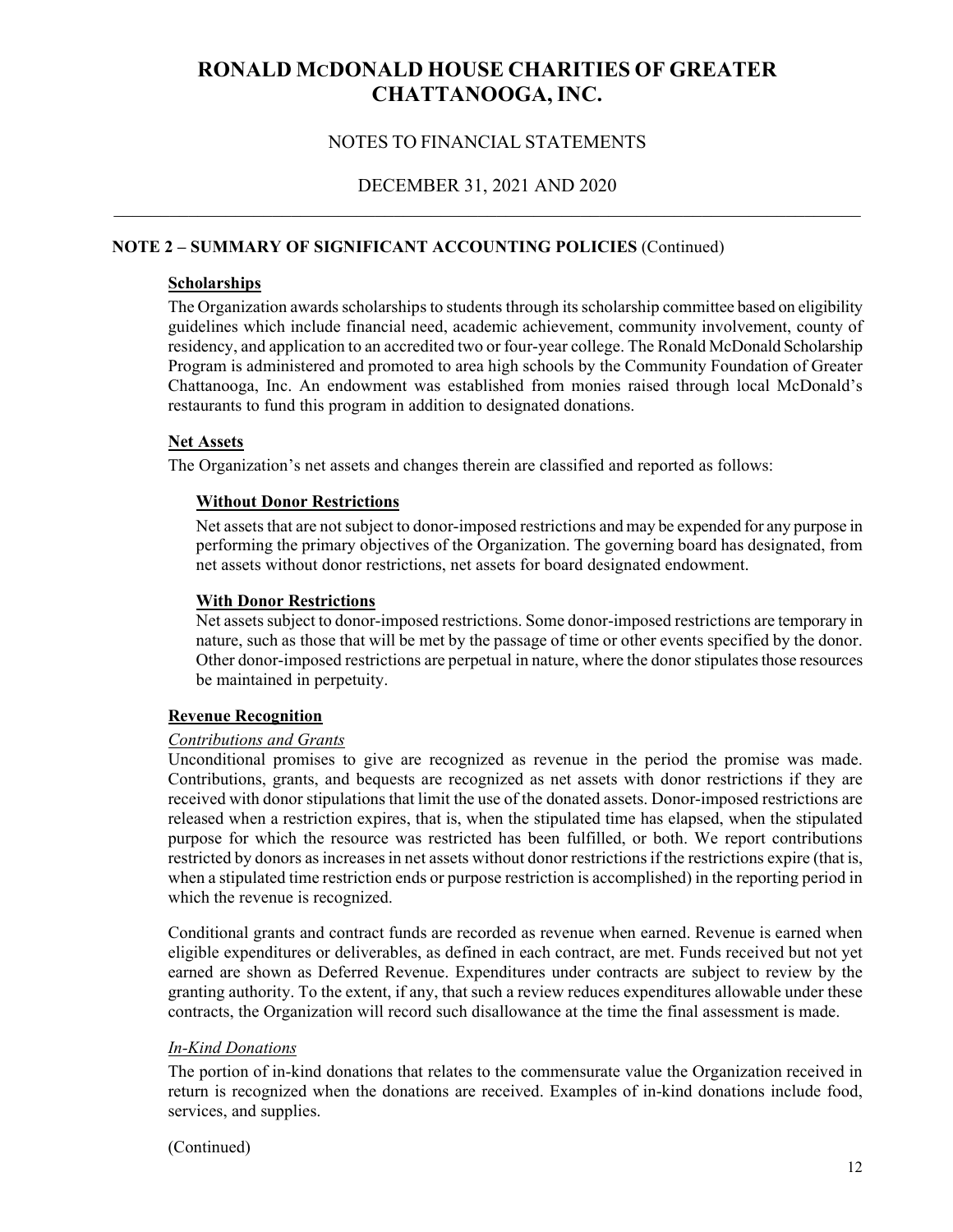## NOTES TO FINANCIAL STATEMENTS

## DECEMBER 31, 2021 AND 2020

### **NOTE 2 – SUMMARY OF SIGNIFICANT ACCOUNTING POLICIES** (Continued)

#### **Revenue Recognition** (Continued)

#### *Merchandise Sales*

The portion of merchandise sales that relates to the commensurate value the Organization received in return is recognized when the items are sold. Examples include shirts, hats, and similar items.

#### **Functional Expenses**

The statements of functional expenses report certain categories of expenses that are attributable to one or more program or supporting functions of the Organization. Therefore, these expenses require allocation on a reasonable basis that is consistently applied. The expenses that are allocated include: depreciation, insurance, interest, maintenance, and repairs, rent, and utilities; meetings, education and training, office supplies, technology and telephone; and salaries and wages, payroll taxes and employee benefits.

#### **Income Tax Status**

The Organization is exempt from federal income tax under Section  $501(c)(3)$  of the Internal Revenue Code. However, income, if any, from certain activities not directly related to the Organization's taxexempt purpose is subject to taxation as unrelated business income. In addition, the Organization qualifies for the charitable contribution deduction under Section  $170(b)(1)(A)$  and has been classified as an organization other than a private foundation under Section 509(a)(2).

The Organization believes that it has appropriate support for any tax positions taken, and as such, does not have any uncertain tax positions that are material to the financial statements.

#### **Advertising**

Advertising costs for special events and general marketing are expensed as incurred.

#### **NOTE 3 – LIQUIDITY**

The following represents the Organization's financial assets at December 31:

|                                | 2021            | 2020         |
|--------------------------------|-----------------|--------------|
| Financial assets at year-end:  |                 |              |
| Cash                           | 1,152,804<br>S. | 567,696<br>S |
| Unconditional promises to give | 124,874         | 169,536      |
| Grant receivable               | 90,000          |              |
| Investments                    | 443,663         | 467,134      |
| Endowments                     | 5,310,567       | 4,823,321    |
| Other assets                   | 4,960           | 2,867        |
| Total financial assets         | 7.126.868       | 6,030,554    |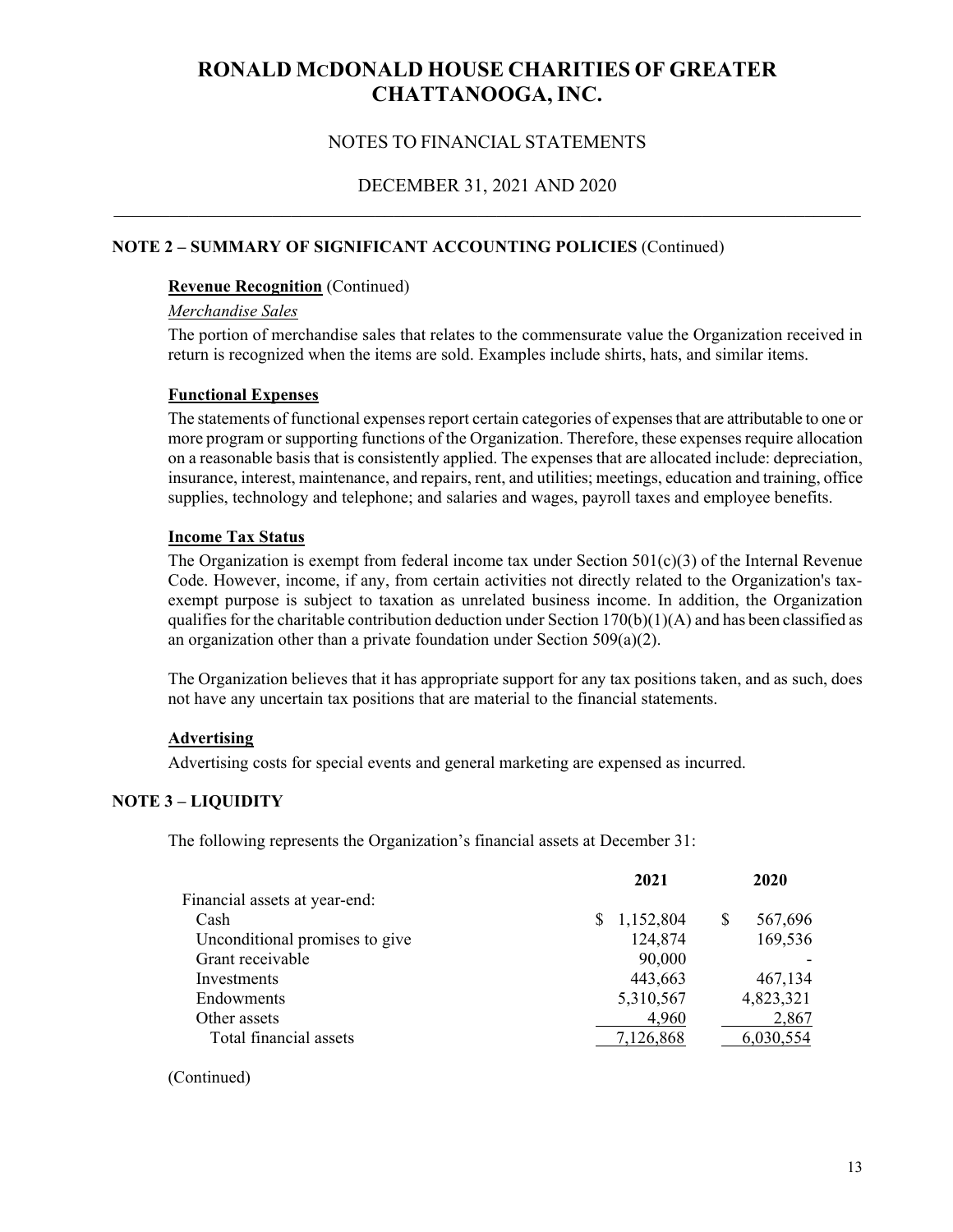## NOTES TO FINANCIAL STATEMENTS

## DECEMBER 31, 2021 AND 2020

### **NOTE 3 – LIQUIDITY** (Continued)

Less amounts not available to be used within one year:

| Net assets with donor restrictions         | 3,118,734 | 2,474,285 |
|--------------------------------------------|-----------|-----------|
| Net assets with board designations         | 2,782,569 | 2,477,516 |
| Less net assets with purpose restrictions  |           |           |
| to be met in less than a year              |           |           |
|                                            | 5.901.303 | 4.951.801 |
| Financial assets available to meet general |           |           |
| expenditures over the next twelve months   | 1,225,565 | 1,078,753 |

The Organization is substantially supported by unrestricted contributions and in-kind donations, as well as by investment earnings on restricted endowments. The majority of contributions do not have donor restrictions; however, the Organization must maintain sufficient resources to fund ongoing operations. All net assets with donor restrictions either have purpose restrictions that are to be met in more than a year or are not meant to be available for general expenditures. Therefore, all endowments have been excluded from financial assets available for general expenditure within one year.

As part of the Organization's cash management, it has a policy to structure its financial assets to be available as its general expenditures, liabilities, and other obligations come due. In addition, the Organization has approximately 62% of its estimated annual functional expenditures in cash.

#### **NOTE 4 – FAIR VALUE MEASUREMENTS**

In determining fair value, the Organization uses various valuation approaches within the fair value measurement framework. Fair value measurements are determined based on the assumptions that market participants would use in pricing an asset or liability. A hierarchy for inputs is used in measuring fair value that maximizes the use of observable inputs and minimizes the use of unobservable inputs by requiring that the most observable inputs be used when available. Levels within the hierarchy are based on the reliability of inputs as follows:

Level 1 – Valuations based on unadjusted quoted prices for identical assets or liabilities in active markets;

Level 2 –Valuations based on quoted prices for similar assets or liabilities or identical assets or liabilities in less active markets, such as dealer or broker markets; and

Level 3 – Valuations derived from valuation techniques in which one or more significant inputs or significant value drivers are unobservable, such as pricing models, discounted cash flow models, and similar techniques not based on market, exchange, dealer, or broker-traded transactions.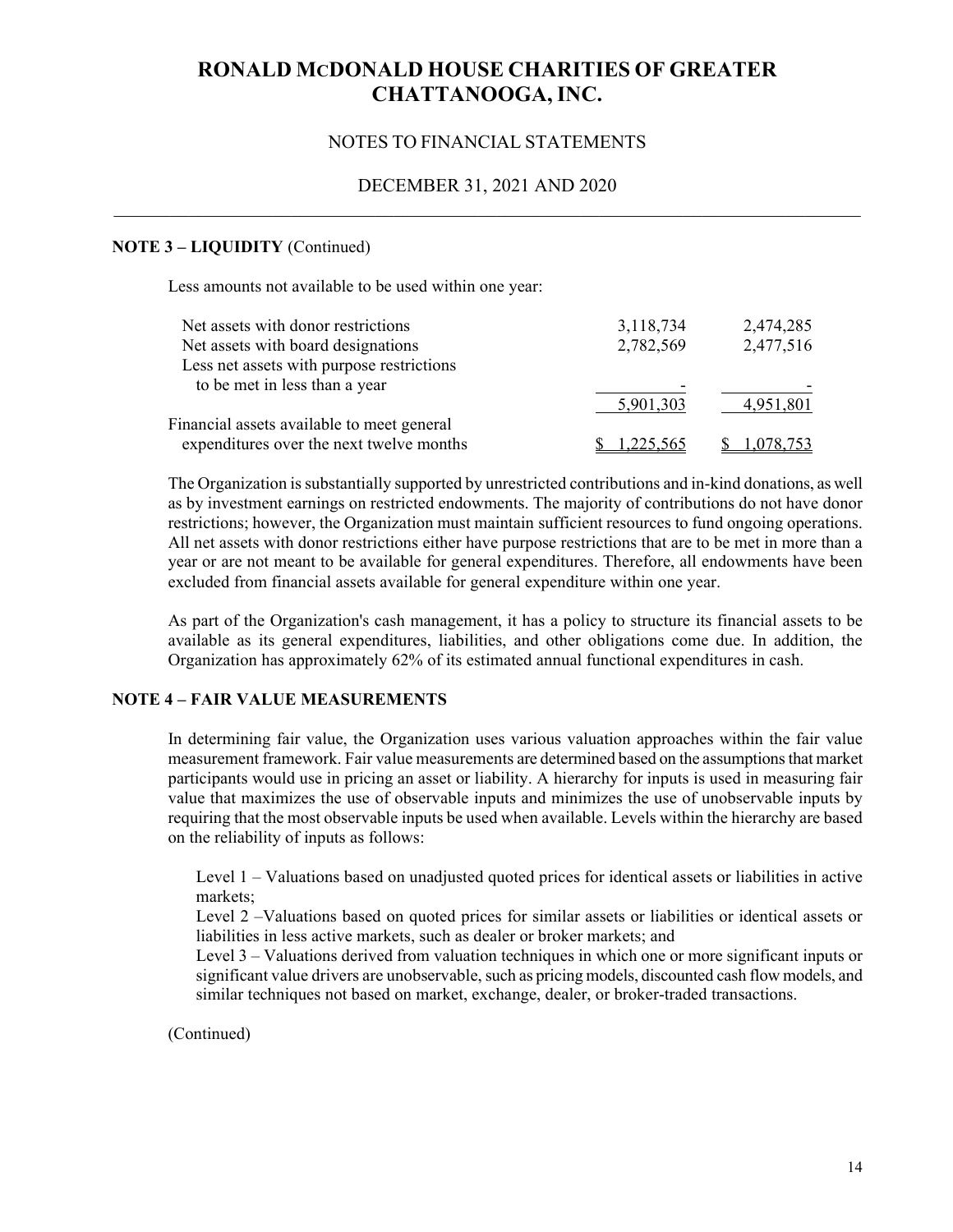### NOTES TO FINANCIAL STATEMENTS

### DECEMBER 31, 2021 AND 2020

#### **NOTE 4 – FAIR VALUE MEASUREMENTS** (Continued)

The fair values of assets measured on a recurring basis as of December 31, 2021 are as follows:

|                       | Level 1     | Level 2 | Level 3           |  | Total            |
|-----------------------|-------------|---------|-------------------|--|------------------|
| Mutual funds - equity | \$4,951,879 |         | - 8<br>$\sim$ $-$ |  | $-$ \$ 4,951,879 |
| Mutual funds - bonds  | 802,351     | -       |                   |  | 802.351          |
| Total                 | 5.754.230   | -       |                   |  | 5,754,230        |

The fair values of assets measured on a recurring basis as of December 31, 2020 are as follows:

|                       | Level 1      | Level 2 |       | Level 3 |  | Total            |
|-----------------------|--------------|---------|-------|---------|--|------------------|
| Mutual funds - equity | \$4,480,087  |         | $-$ S |         |  | $-$ \$ 4,480,087 |
| Mutual funds - bonds  | 810.368      | -       |       |         |  | 810,368          |
| Total                 | \$ 5,290,455 | -       |       |         |  | 5,290,455        |

Fair values for Level 1 investments are determined by reference to quoted market prices and other relevant information generated by market transactions.

The Organization uses net asset value (NAV) per share for mutual funds. The NAV per unit is based on the market value of the underlying investments held by the mutual fund at year end. The net asset value per unit is a publicly quoted price in an active market.

#### Overall Investment Objective

The overall investment objective of the Organization is to invest its assets in a prudent manner that will achieve a long-term rate of return sufficient to fund a portion of its annual operating activities and increase investment value after inflation. The Organization diversifies its investments among various asset classes incorporating multiple strategies and managers. Major investment decisions are authorized by the Board of Trustees which oversees the Organization's investment program in accordance with established guidelines.

Summary of investment earnings for the year ended December 31, 2021, is as follows:

|                                                 | <b>Without Donor</b><br><b>Restrictions</b> |                   | <b>With Donor</b><br><b>Restrictions</b> |                   | <b>Total</b> |                   |
|-------------------------------------------------|---------------------------------------------|-------------------|------------------------------------------|-------------------|--------------|-------------------|
| Interest and dividends<br>Unrealized gains, net |                                             | 246,206<br>58,362 | <sup>S</sup>                             | 143,634<br>29.636 | <sup>S</sup> | 389,840<br>87.998 |
| Total                                           |                                             | 304.568           |                                          | 173,270           |              | 77.838            |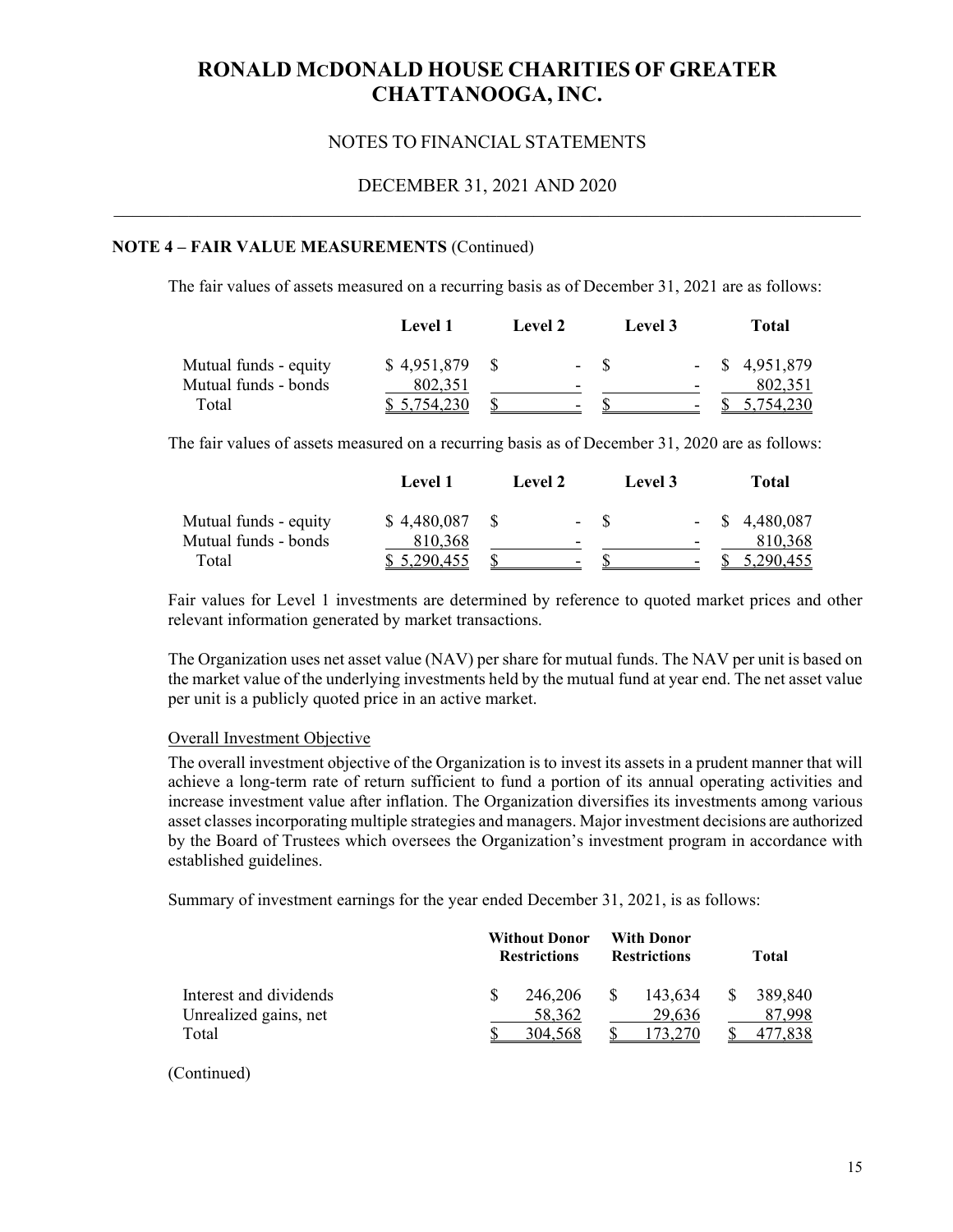### NOTES TO FINANCIAL STATEMENTS

### DECEMBER 31, 2021 AND 2020

#### **NOTE 4 – FAIR VALUE MEASUREMENTS** (Continued)

Summary of investment earnings (losses) for the year ended December 31, 2020, is as follows:

|                                                 | Without Donor<br><b>Restrictions</b> |                    | <b>With Donor</b><br><b>Restrictions</b> |                   | Total |                    |
|-------------------------------------------------|--------------------------------------|--------------------|------------------------------------------|-------------------|-------|--------------------|
| Interest and dividends<br>Unrealized gains, net |                                      | 122,280<br>415,430 | -SS                                      | 72,389<br>239,024 | S.    | 194,669<br>654.454 |
| Total                                           |                                      |                    |                                          | 311.413           |       |                    |

#### **NOTE 5 – PROPERTY AND EQUIPMENT**

Property and equipment consist of the following at December 31:

|                              | 2021        | 2020        |
|------------------------------|-------------|-------------|
| Buildings and family room    | 5,413,378   | \$5,413,378 |
| Land improvements            | 35,426      | 35,426      |
| Furniture and equipment      | 726,784     | 712,604     |
| Construction in progress     | 8,790       |             |
| Software                     | 22,870      | 22,870      |
| Total property and equipment | 6,207,248   | 6,184,278   |
| Accumulated depreciation     | (3,793,241) | (3,618,532) |
|                              | 2,414,007   | 2,565,746   |

#### **NOTE 6 – BENEFICIAL USE OF LAND**

In June 1994, the Organization entered into a lease agreement with the Chattanooga-Hamilton County Hospital Authority which allows the Organization the use of the land on which the house is located for a 399-month period ending September 2027. The fair value of the leased property was \$405,000 at the inception of the agreement. This value was originally recorded as a contribution and is being amortized over the term of the agreement. The value remaining on the use of land as of December 31, 2021 and 2020 is \$70,050 and \$82,230 respectively, and has been recorded as such on the statements of financial position. For each of the years ended December 31, 2021 and 2020, amortization of \$12,180 was recorded in connection with this agreement.

In 2017, the organization was donated land valued at \$46,249. During 2021, this donated land was sold. The loss on sale has been recorded as such on the statement of functional expenses.

The Organization also has an agreement with the Chattanooga-Hamilton County Hospital Authority which allows the Organization to staff a family-like room within the Erlanger Medical Center for families of seriously ill and injured children. The agreement provides for the Organization to use the space for the room at no charge, subject to negotiation between the parties on an annual basis.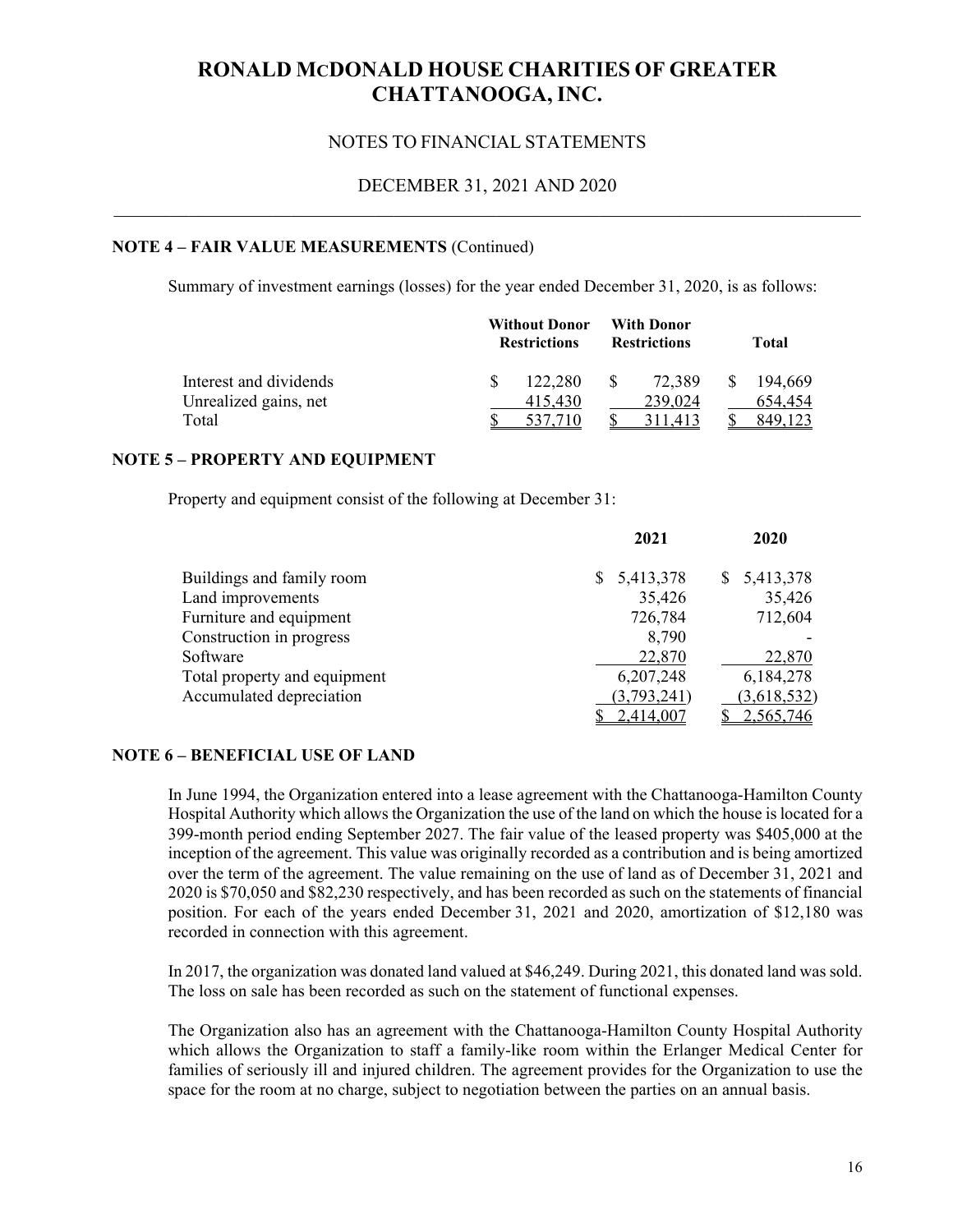### NOTES TO FINANCIAL STATEMENTS

### DECEMBER 31, 2021 AND 2020

#### **NOTE 7 – NOTE PAYABLE**

|                                                                                                                                                                     | 2021 |    | 2020    |
|---------------------------------------------------------------------------------------------------------------------------------------------------------------------|------|----|---------|
| Note payable to U.S. Small Business Administration<br>("SBA") in monthly installments of \$641, including<br>interest at 2.75%, beginning in May 2021, paid in full | \$.  | -8 | 149.900 |
| Current maturities<br>Long-term portion                                                                                                                             |      |    | (2.038) |

#### **NOTE 8 – LINE OF CREDIT**

The Organization has a line of credit agreement with a bank under which the Organization may borrow up to \$200,000 at the bank's prime rate plus .50% (4% at December 31, 2021). There was no outstanding balance on the line of credit at December 31, 2021 and 2020.

### **NOTE 9 – ENDOWMENT FUNDS**

The Organization's endowment consists of six individual funds established for different purposes. The endowment includes both donor restricted endowment funds and funds designated by the board of directors to function as endowments. As required by U.S. GAAP, net assets associated with endowment funds, including funds designated by the board to function as endowments, are classified and reported based on the existence or absence of donor-imposed restrictions.

The Organization has interpreted the Uniform Prudent Management of Institutional Funds Act (UPMIFA) as requiring the preservation of the fair value of the original gift as of the gift date of the donor restricted endowment funds absent explicit donor stipulations to the contrary. As a result of this interpretation, the Organization classifies the following as gifts with donor restrictions:

- (1) the original value of gifts donated to the permanent endowment
- (2) the original value of subsequent gifts to the permanent endowment, and
- (3) accumulations to the permanent endowment made in accordance with the direction of the applicable donor gift instrument at the time the accumulation is added to the fund

In accordance with UPMIFA, the Organization considers the following factors in making a determination to appropriate or accumulate donor restricted endowment funds:

- (1) The duration and preservation of the various funds
- (2) The purposes of the donor-restricted endowment funds
- (3) General economic conditions
- (4) The possible effect of inflation and deflation
- (5) The expected total return from income and the appreciation of investments
- (6) Other resources of the Organization
- (7) The Organization's investment policies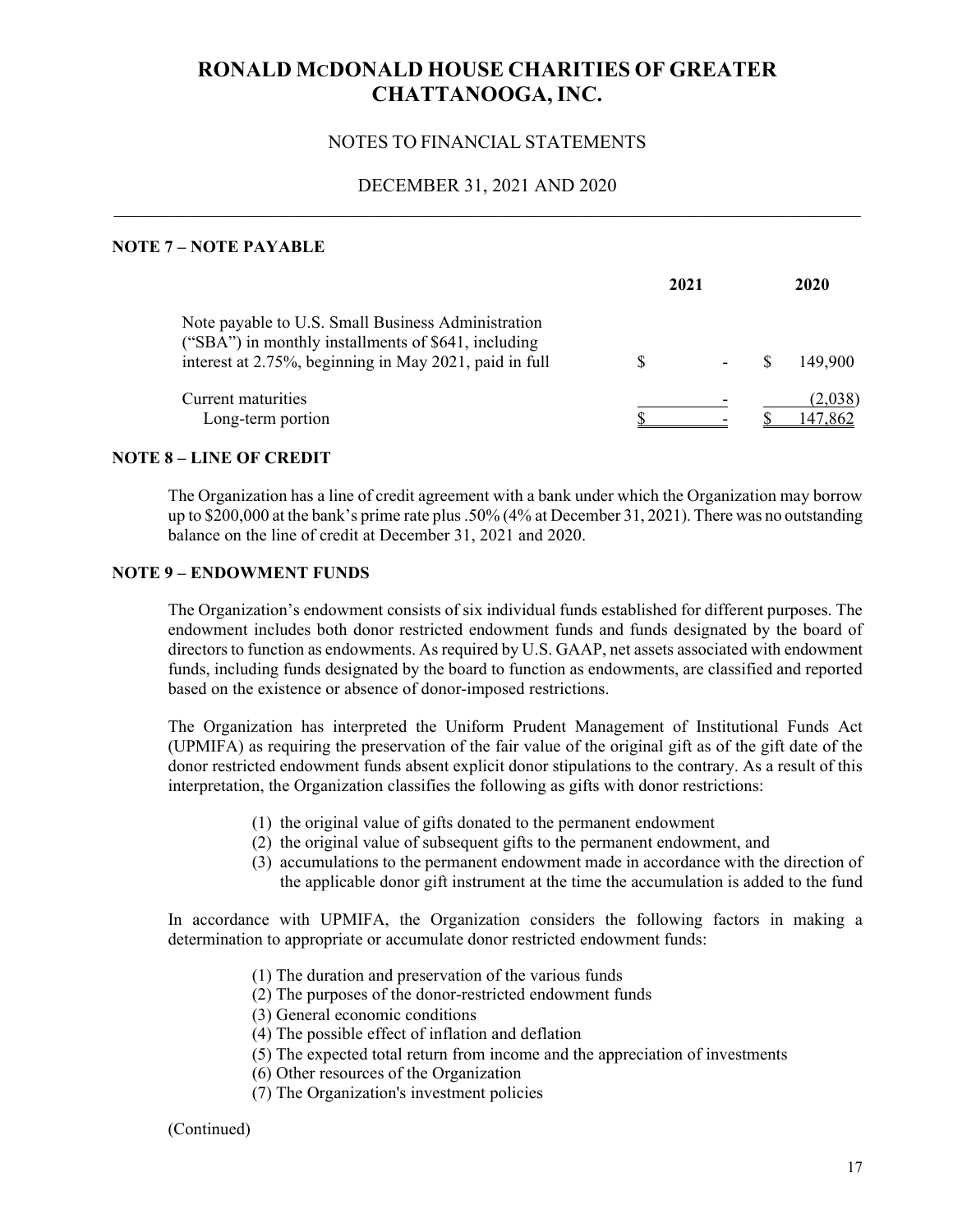## NOTES TO FINANCIAL STATEMENTS

### DECEMBER 31, 2021 AND 2020

#### **NOTE 9 – ENDOWMENT FUNDS** (Continued)

The Organization has adopted investment and spending policies for endowment assets that attempt to provide a predictable stream of funding for programs supported by its endowment while seeking to maintain the purchasing power of the endowment assets.

Endowment assets include those assets of donor restricted funds that the Organization must hold in perpetuity, as well as board designated funds. The primary investment objectives for endowment assets are growth and income, as well as to maximize total return and minimize risk over a longer-term time horizon.

To satisfy its long-term objectives, the Organization relies on a total return strategy in which investment returns are achieved through both capital appreciation (realized and unrealized) and current yield (interest and dividends). The Organization targets a diversified asset allocation that places a greater emphasis on equity-based investments to achieve itslong-term objectives within prudent risk constraints.

The Organization currently has no specific policy as to percent or amount to appropriate for expenditure each year. However, in accordance with the stipulations of the donors, its procedure has been not to distribute more than the total return on the funds for the current year. Accordingly, over the long term, the Organization expects the current spending policy to allow its endowment to continue to increase in value.

This is consistent with its objective to maintain the purchasing power of the endowment assets, as well as to provide real growth through appreciation.

Changes in endowment net assets and net assets by type of fund were as follows for the fiscal year ended December 31, 2021:

|                                                         | <b>Without Donor</b><br><b>Restrictions</b> | <b>With Donor</b><br><b>Restrictions</b> | <b>Total</b>    |
|---------------------------------------------------------|---------------------------------------------|------------------------------------------|-----------------|
| Endowment net assets, beginning of year                 | 2,477,516<br><sup>S</sup>                   | 2,345,805<br>\$                          | 4,823,321<br>\$ |
| Investment return, net                                  | 304,568                                     | 173,270                                  | 477,838         |
| Contributions                                           |                                             | 8,923                                    | 8,923           |
| Appropriation of endowment<br>assets for expenditure    |                                             |                                          |                 |
| Other changes:                                          |                                             |                                          |                 |
| Transfers to remove board-designated<br>endowment funds |                                             |                                          |                 |
| Transfers to create board-designated                    |                                             |                                          |                 |
| endowment funds                                         | 485                                         |                                          | 485             |
| Endowment net assets, end of year                       | 2,782,569                                   | \$2,527,998                              | \$5,310,567     |
| (Continued)                                             |                                             |                                          |                 |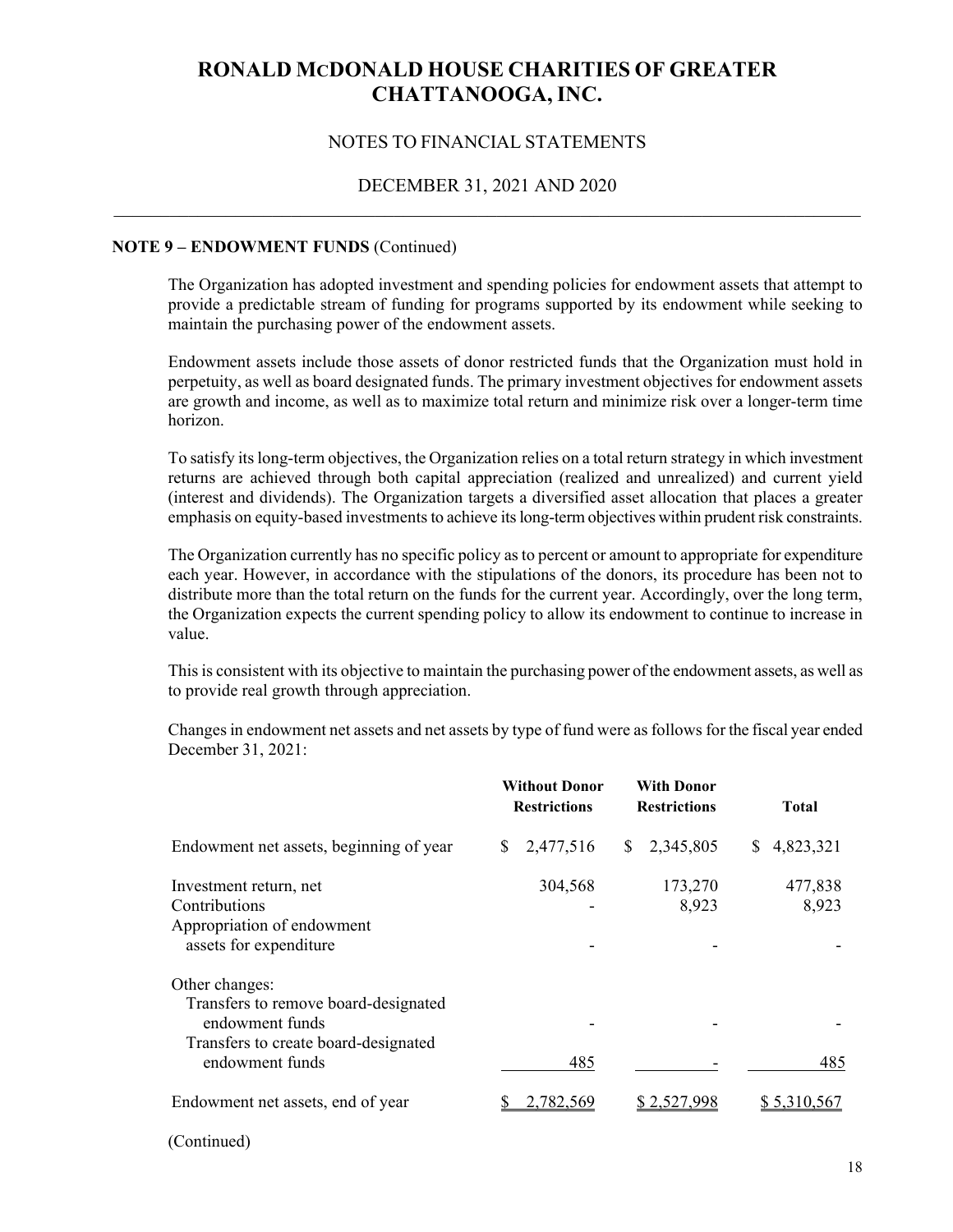## NOTES TO FINANCIAL STATEMENTS

### DECEMBER 31, 2021 AND 2020

### **NOTE 9 – ENDOWMENT FUNDS** (Continued)

| Board-designated endowment funds                                                                      | 2,782,569 | \$<br>$\qquad \qquad \blacksquare$ | \$2,782,569 |
|-------------------------------------------------------------------------------------------------------|-----------|------------------------------------|-------------|
| Donor-restricted endowment funds:<br>Original donor-restricted gift<br>amount and amounts required to |           |                                    |             |
| be retained by donor                                                                                  |           | 1,359,367                          | 1,359,367   |
| Portion subject to appropriation<br>under UPMIFA                                                      |           | 1,168,631                          | 1,168,631   |
| Total funds                                                                                           | 2.782.569 | 2,527.998                          | \$5,310,567 |

Changes in endowment net assets and net assets by type of fund were as follows for the fiscal year ended December 31, 2020:

|                                                                                                                                      | <b>Without Donor</b><br><b>Restrictions</b> | <b>With Donor</b><br><b>Restrictions</b> | <b>Total</b>              |
|--------------------------------------------------------------------------------------------------------------------------------------|---------------------------------------------|------------------------------------------|---------------------------|
| Endowment net assets, beginning of year                                                                                              | 2,126,844<br>S.                             | \$2,146,208                              | 4,273,052<br>$\mathbb{S}$ |
| Investment return, net<br>Contributions                                                                                              | 535,400                                     | 311,412                                  | 846,812                   |
| Appropriation of endowment<br>assets for expenditure                                                                                 | (184, 728)                                  | (111, 815)                               | (296, 543)                |
| Other changes:<br>Transfers to remove board-designated<br>endowment funds<br>Transfers to create board-designated<br>endowment funds |                                             |                                          |                           |
| Endowment net assets, end of year                                                                                                    | \$2,477,516                                 | \$2,345,805                              | \$4,823,321               |
| Board-designated endowment funds<br>Donor-restricted endowment funds:<br>Original donor-restricted gift                              | \$2,477,516                                 | \$                                       | \$2,477,516               |
| amount and amounts required to<br>be retained by donor                                                                               |                                             | 1,359,367                                | 1,359,367                 |
| Portion subject to appropriation<br>under UPMIFA                                                                                     |                                             | 986,438                                  | 986,438                   |
| Total funds                                                                                                                          | \$2,477,516                                 | \$2,345,805                              | \$4,823,321               |

*Fund Deficiencies.* From time to time, the fair value of assets associated with individual donor-restricted endowment funds may fall below the level that the donor or UPMIFA requires the Organization to retain as a fund of perpetual duration. There were no such deficiencies as of December 31, 2021 and 2020.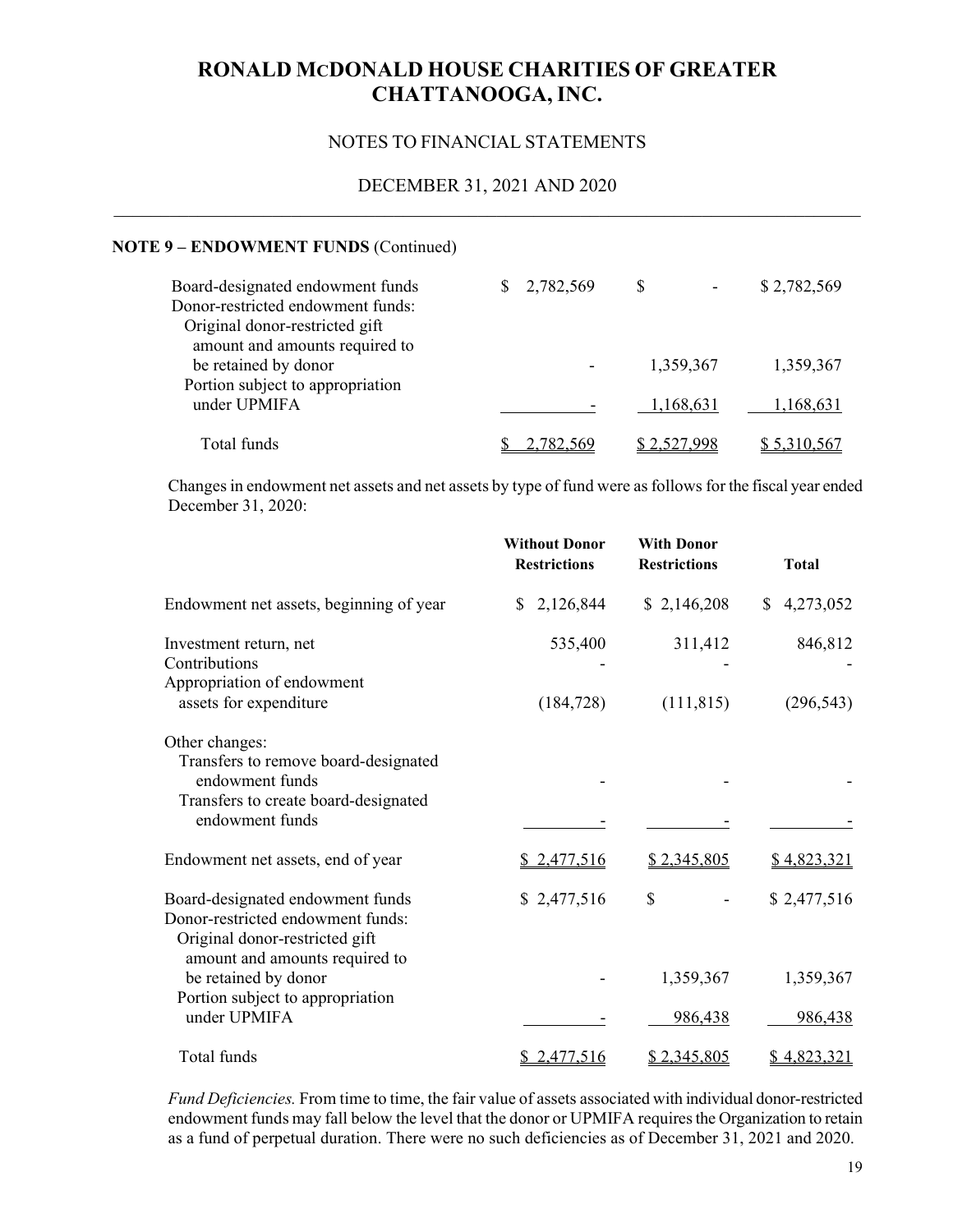## NOTES TO FINANCIAL STATEMENTS

DECEMBER 31, 2021 AND 2020

## **NOTE 10 – NET ASSETS WITH DONOR RESTRICTIONS**

Net assets with donor restrictions are restricted for the following purposes and periods as of December 31:

|                                                      |                         | 2021      | 2020            |
|------------------------------------------------------|-------------------------|-----------|-----------------|
| Subject to expenditure for specific purpose:         |                         |           |                 |
| Program Activities:                                  |                         |           |                 |
| Ronald McDonald House                                | $\mathbb{S}$            | 546,509   | \$<br>494,483   |
| Ronald McDonald Family Room                          |                         |           |                 |
| Ronald McDonald Food Program                         |                         | 61,585    |                 |
| Beneficial Use of Land                               |                         | 70,050    | 128,479         |
| Capital Project                                      |                         | 459,100   |                 |
|                                                      |                         | 1,137,244 | 622,962         |
| Subject to the Organization's spending policy and    |                         |           |                 |
| appropriation:                                       |                         |           |                 |
| Ronald McDonald House Operations:                    |                         |           |                 |
| Original donor-restricted gift amount and amounts    |                         |           |                 |
| required to be maintained in perpetuity by donor     |                         | 496,250   | 496,250         |
| Accumulated gain                                     |                         |           |                 |
| Total - Ronald McDonald House Operations             |                         | 496,250   | 496,250         |
| Rainy Day Endowment:                                 |                         |           |                 |
| Original donor-restricted gift amount and amounts    |                         |           |                 |
| required to be maintained in perpetuity by donor     |                         |           |                 |
| Accumulated gain                                     |                         | 128,777   | 128,764         |
| Total - Rainy Day Endowment                          |                         | 128,777   | 128,764         |
| Scholarship Endowments:                              |                         |           |                 |
| Original donor-restricted gift amount and amounts    |                         |           |                 |
| required to be maintained in perpetuity by donor     |                         | 546,000   | 546,000         |
| Accumulated gain                                     |                         | 810,463   | 680,309         |
| Total - Scholarships                                 |                         | 1,356,463 | 1,226,309       |
|                                                      |                         | 1,981,490 | 1,851,323       |
|                                                      |                         |           |                 |
| Not subject to appropriation or expenditure:         |                         |           |                 |
| Land required to be used for a Ronald McDonald House |                         |           |                 |
| Total net assets with donor restrictions             | $\overline{\mathbb{S}}$ | 3,118,734 | \$<br>2,474,285 |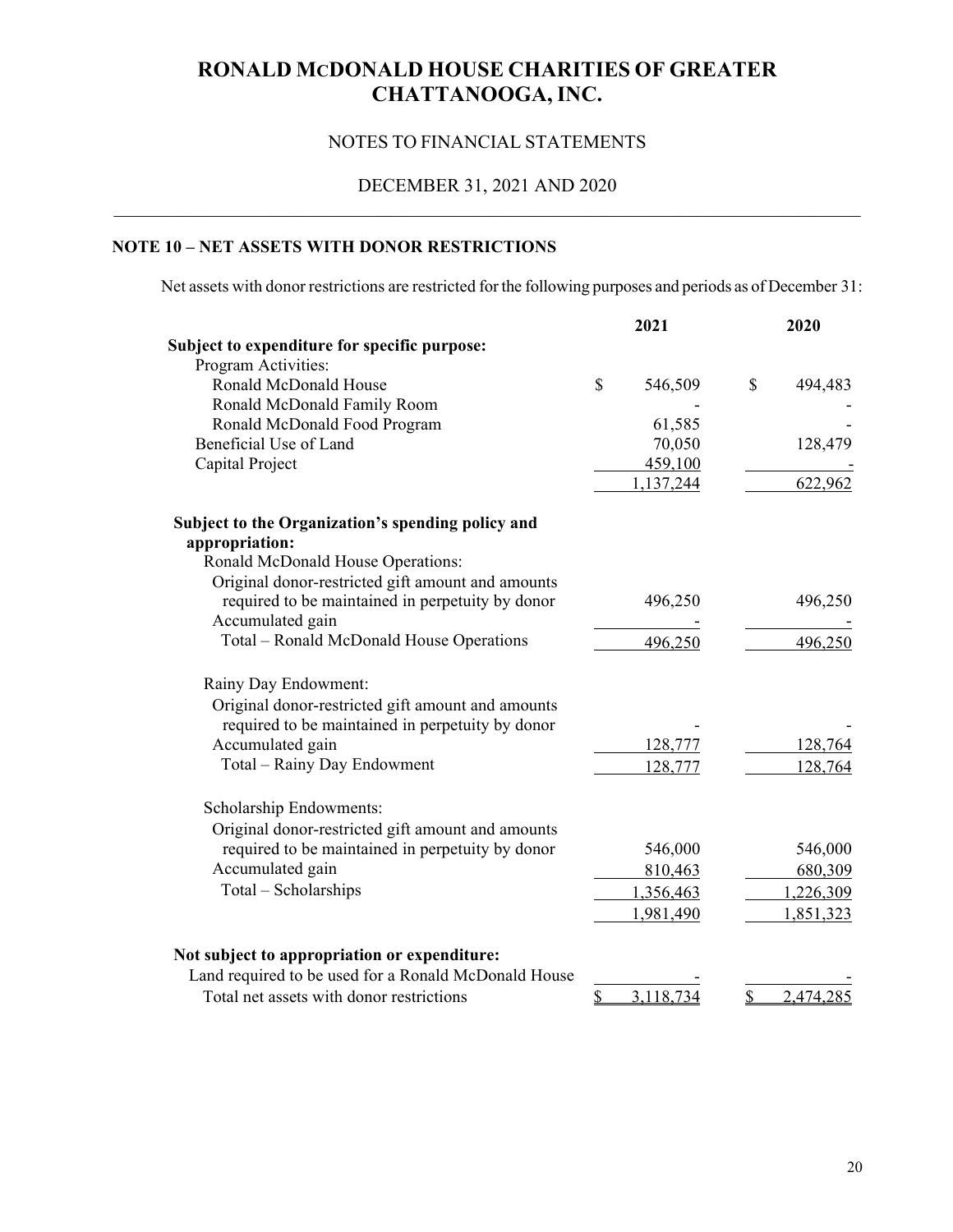### NOTES TO FINANCIAL STATEMENTS

#### DECEMBER 31, 2021 AND 2020

#### **NOTE 11 – NET ASSETS RELEASED FROM DONOR RESTRICTIONS**

Net assets were released from donor restrictions by incurring expenses satisfying the restricted purpose or by occurrence of the passage of time or other events specified by donors as follows for the year ended December 31, 2021 and 2020:

|                                                   |   | 2021   |   | 2020    |
|---------------------------------------------------|---|--------|---|---------|
| Purpose restrictions accomplished:                |   |        |   |         |
| Ronald McDonald House                             | S |        | S |         |
| Ronald McDonald Family Room                       |   |        |   |         |
| Beneficial Use of Land                            |   | 58,429 |   | 12,180  |
|                                                   |   | 58,429 |   | 12,180  |
| Time restrictions expired:                        |   |        |   |         |
| Passage of specified time                         |   |        |   |         |
| Release of appropriated endowment returns without |   |        |   |         |
| purpose restrictions                              |   | 20,350 |   | 111,816 |
| Total restrictions released                       |   |        |   | 123.996 |

#### **NOTE 12 – DONATED GOODS AND SERVICES**

The fair value of donated goods and services included as contributions in the financial statements and the corresponding expense categories for the years ended December 31, 2021 and 2020 are as follows:

|           | 2021    |    |               |
|-----------|---------|----|---------------|
| Telephone | 28,800  | \$ | 28,800        |
| Food      | 51,170  |    | 69,647        |
| Supplies  | 87,880  |    | 58,804        |
| Total     | 167.850 |    | <u>57,251</u> |

#### **NOTE 13 – DEFERRED COMPENSATION PLAN**

The Organization has a deferred compensation plan for the benefit of a key employee. This is comprised of a life insurance policy, as well as a mutual fund in which the Organization deposits \$2,500 per quarter, with a total liability of \$25,000 per year for 10 years. It is estimated that the policy purchased by the Organization on the life of this employee and the mutual fund will generate sufficient cash value to fund the estimated 10-year monthly benefit, for which the employee becomes eligible at age 70. If the employee retires before the age of 70, benefits will not be paid from this plan until the employee reaches age 70. The amount reported as deferred compensation is calculated on the length of time until retirement age and the present value of the estimated accrued benefit. As the investments are owned by the Organization, all funds remaining in the two investment accounts at the conclusion of the 10 years is the property of the Organization.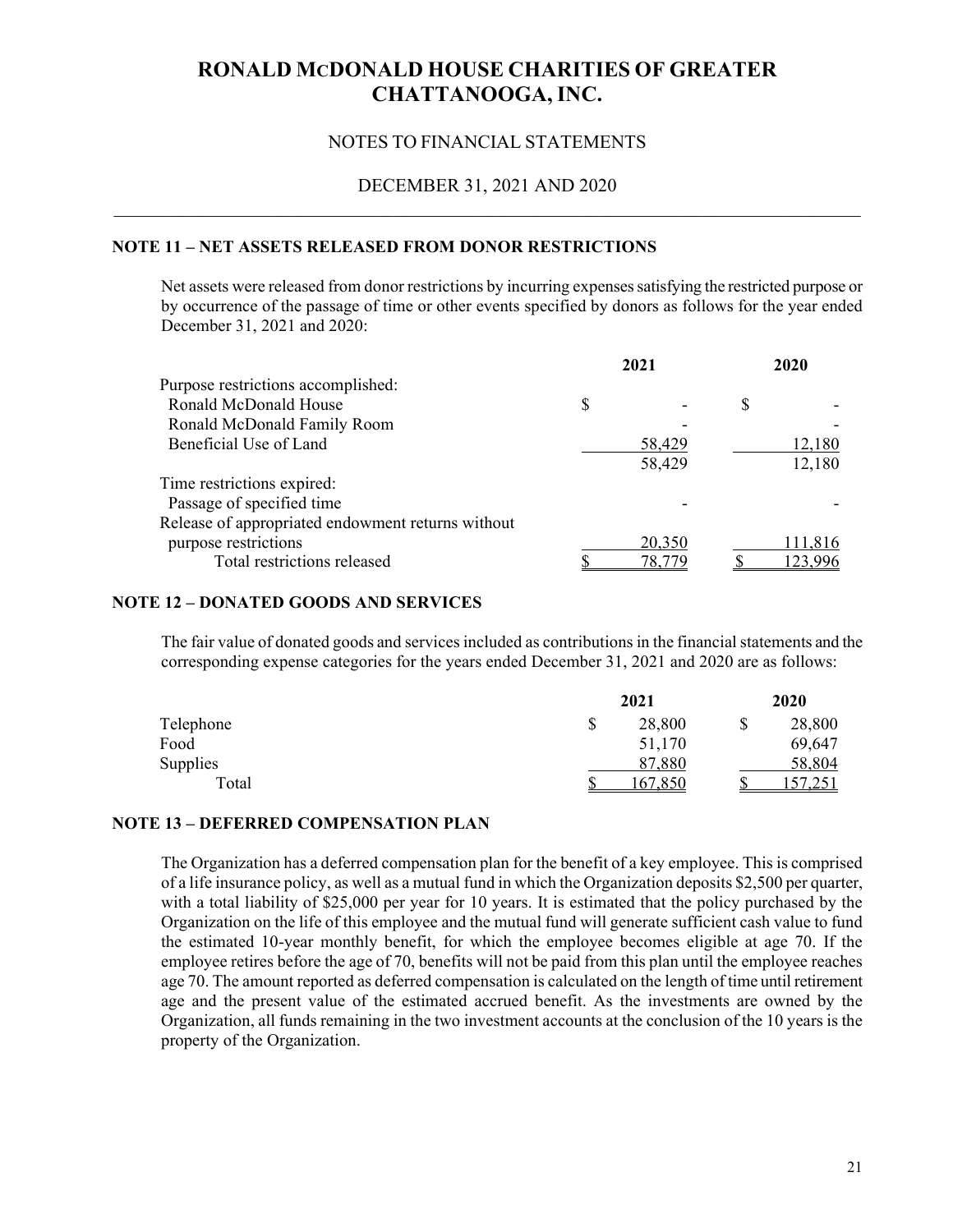## NOTES TO FINANCIAL STATEMENTS

### DECEMBER 31, 2021 AND 2020

#### **NOTE 14 – 401(k) PLAN**

The Organization has a  $401(k)$  plan for the benefit of its employees. An employee must be at least 21 years of age and have one year of service with the Organization to be eligible to participate in the plan. Employer contributions are an amount equal to employee contributions up to 6% of an employee's compensation. Pension expense was \$29,029 and \$22,778 for the years ended December 31, 2021 and 2020, respectively.

## **NOTE 15 – TRANSACTIONS WITH RELATED ENTITIES**

RMHC is a system of independent, separately registered public benefit organizations, referred to as "Chapters" within the global organization. The Organization is an independent operating Chapter within the RMHC system. Each Chapter is licensed by McDonald's Corporation and Ronald McDonald House Charities, Inc. to use RMHC related trademarks in conjunction with fundraising activities and the operation of its programs; the License Agreement also sets standards of operations for programs, governance, finance, branding and reporting.

Ronald McDonald House Charities, Inc. (RMHC Global), a separately registered nonprofit organization, ensures delivery of the mission across the globe. As a center of excellence, RMHC Global builds and sustains a robust infrastructure of support to the network of Chapters, including operations, licensing and compliance, finance, risk management, communications, marketing, and development. The Organization receives 75% of net revenues from all national fundraising efforts facilitated by RMHC Global, as defined by the license agreement. During the years ended December 31, 2021 and 2020, the Organization received zero and \$45,034, respectively, from these revenue streams.

#### **NOTE 16 – RECENT ACCOUNTING PRONOUNCEMENTS**

In February 2016, the FASB issued amended guidance for the treatment of leases. The guidance requires lessees to recognize a right-of-use asset and a corresponding lease liability for all operating and finance leases with lease terms greater than one year. The guidance also requires both qualitative and quantitative disclosures regarding the nature of the Organization's leasing activities. The guidance will initially be applied using a modified retrospective approach. The amendments in the guidance will be effective for the year ending December 31, 2022. Early adoption is permitted. Management is evaluating the impact of the amended lease guidance on the Organization's financial statements.

#### **NOTE 17 – GRANT REVENUE**

On April 15, 2020, the Organization received loan proceeds in the amount of \$160,983 to fund payroll, rent, utilities, and interest on mortgages and existing debt through the Paycheck Protection Program (the PPP). On May 18, 2021, the PPP loan proceeds were forgiven by the SBA. The Organization recognized these proceeds as grant revenue on the Statement of Activities during the year ended December 31, 2020.